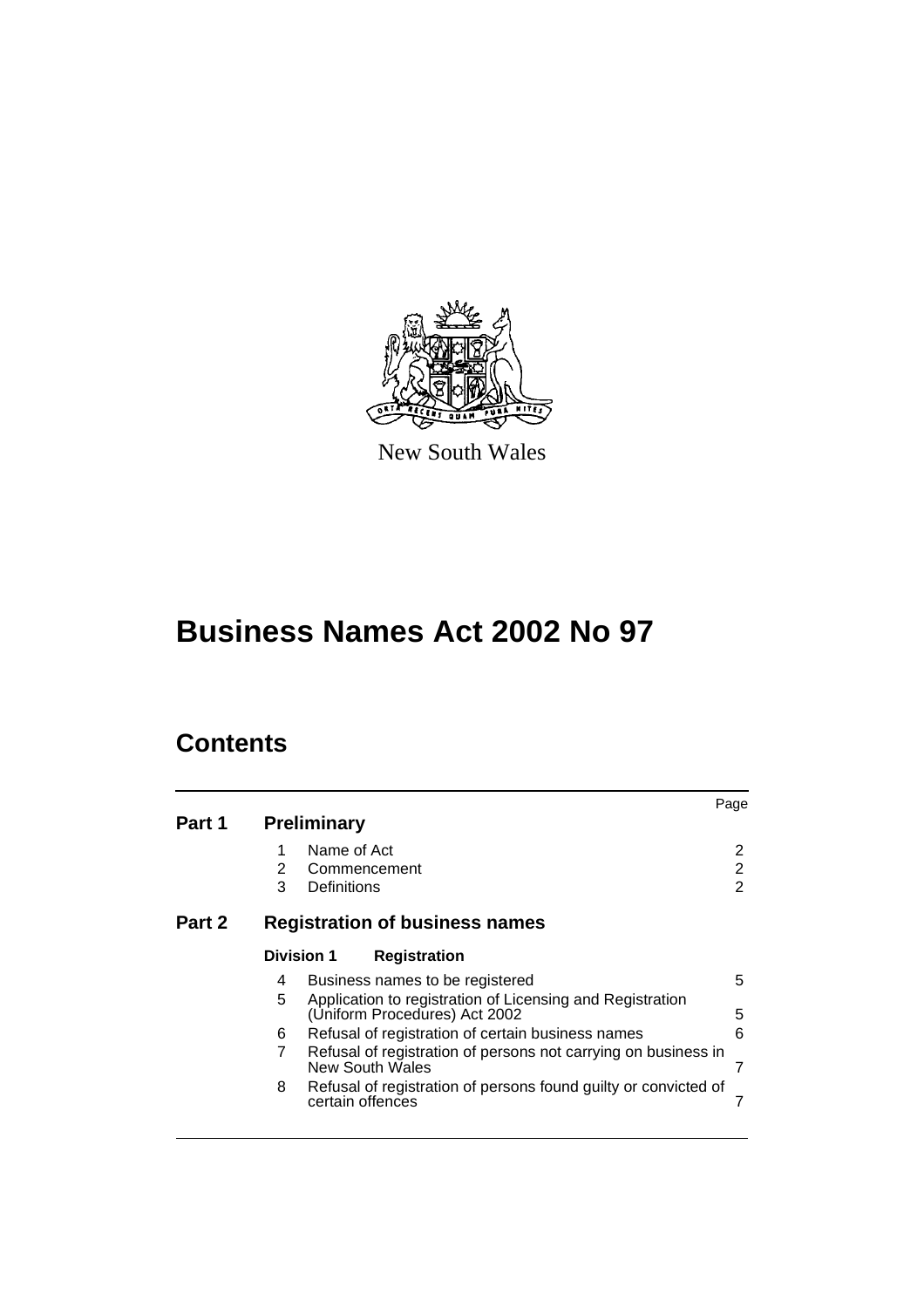#### **Contents**

l.

|    |                                                                                                      | Page |  |
|----|------------------------------------------------------------------------------------------------------|------|--|
| 9  | Notice may be given of registration of identical business                                            |      |  |
|    | names                                                                                                | 8    |  |
| 10 | Duration of registration                                                                             | 8    |  |
|    | <b>Division 2</b><br>Notification of changes in relation to business<br>names                        |      |  |
| 11 | Notification of additional persons commencing to carry on<br>business under registered business name | 8    |  |
| 12 | Notification of persons ceasing to carry on business under<br>registered business name               | 8    |  |
| 13 | Notification of persons ceasing to carry on business in New<br>South Wales                           |      |  |
| 14 | Notification of changes in relation to business                                                      | 9    |  |
| 15 | Notification of changes in relation to person in whose name                                          |      |  |
|    | business name is registered                                                                          | 10   |  |
| 16 | General                                                                                              | 10   |  |
|    | <b>Division 3</b><br><b>Cancellation of registration</b>                                             |      |  |
| 17 | Cancellation of registration in relation to business name<br>generally                               | 10   |  |
| 18 | Cancellation of registration in relation to person in whose<br>name business name is registered      | 11   |  |
| 19 | Applications to Administrative Decisions Tribunal for review                                         | 12   |  |
|    | <b>Division 4</b><br>General                                                                         |      |  |
| 20 | Register of business names                                                                           | 12   |  |
| 21 | Minister may prohibit registration of certain business names                                         | 13   |  |
| 22 | Registration does not authorise contravention of other laws                                          | 14   |  |
| 23 | Effect of certain contraventions on legal proceedings                                                |      |  |
| 24 | Use of business name                                                                                 | 14   |  |
| 25 | Invitations to the public to make deposits or loans                                                  | 15   |  |
| 26 | Evidentiary certificates                                                                             | 16   |  |
| 27 | Evidence as to carrying on business under business name                                              | 16   |  |
|    | <b>Administration</b>                                                                                |      |  |
|    | <b>Division 1</b><br>Power to require information and documents                                      |      |  |
| 28 | Power to require information and documents                                                           | 17   |  |
|    | <b>Division 2</b><br>Power to enter premises                                                         |      |  |
| 29 | Power to enter land                                                                                  | 17   |  |
| 30 | Manner in which power of entry to be exercised                                                       | 18   |  |
|    | Damage to be minimised                                                                               | 18   |  |

**Part 3**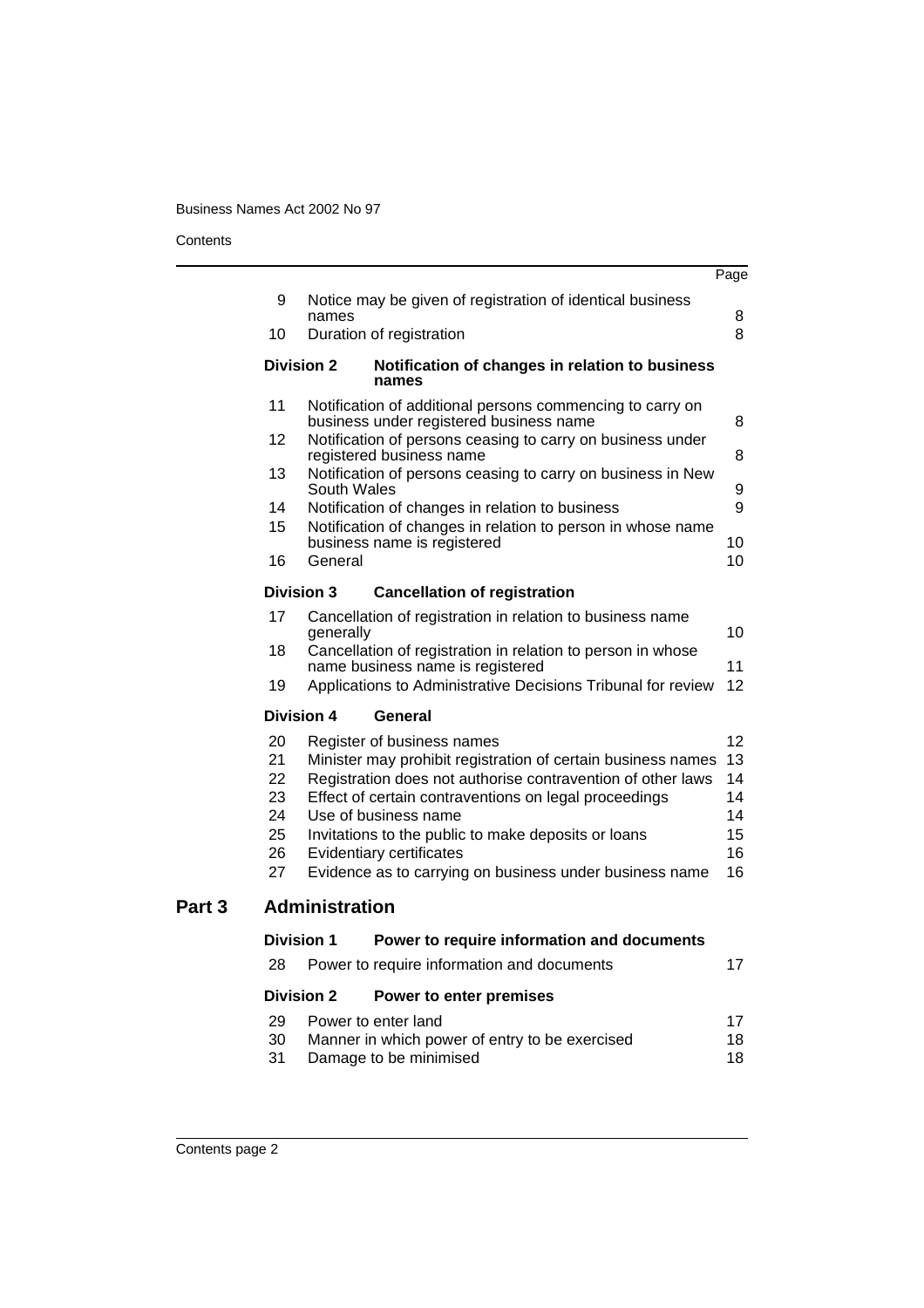**Contents** 

|                  |    |                                                           | Page |
|------------------|----|-----------------------------------------------------------|------|
|                  |    | <b>Division 3</b><br>General                              |      |
|                  | 32 | Penalty notices                                           | 18   |
|                  | 33 | Obstruction of authorised officers                        | 19   |
|                  | 34 | Authorised officers                                       | 19   |
|                  | 35 | Delegation of functions                                   | 19   |
|                  | 36 | Exclusion of personal liability                           | 20   |
| Part 4           |    | <b>Miscellaneous</b>                                      |      |
|                  | 37 | Offences by corporations                                  | 21   |
|                  | 38 | Service of documents                                      | 21   |
|                  | 39 | Proceedings for offences may be taken up to 3 years later | 22   |
|                  | 40 | Regulations                                               | 22   |
|                  | 41 | Repeal                                                    | 22   |
|                  | 42 | Amendment of other legislation                            | 22   |
|                  | 43 | Savings, transitional and other provisions                | 22   |
|                  | 44 | Review of Act                                             | 22   |
| <b>Schedules</b> |    |                                                           |      |
|                  | 1  | Amendment of other legislation                            | 23   |
|                  | 2  | Savings, transitional and other provisions                | 27   |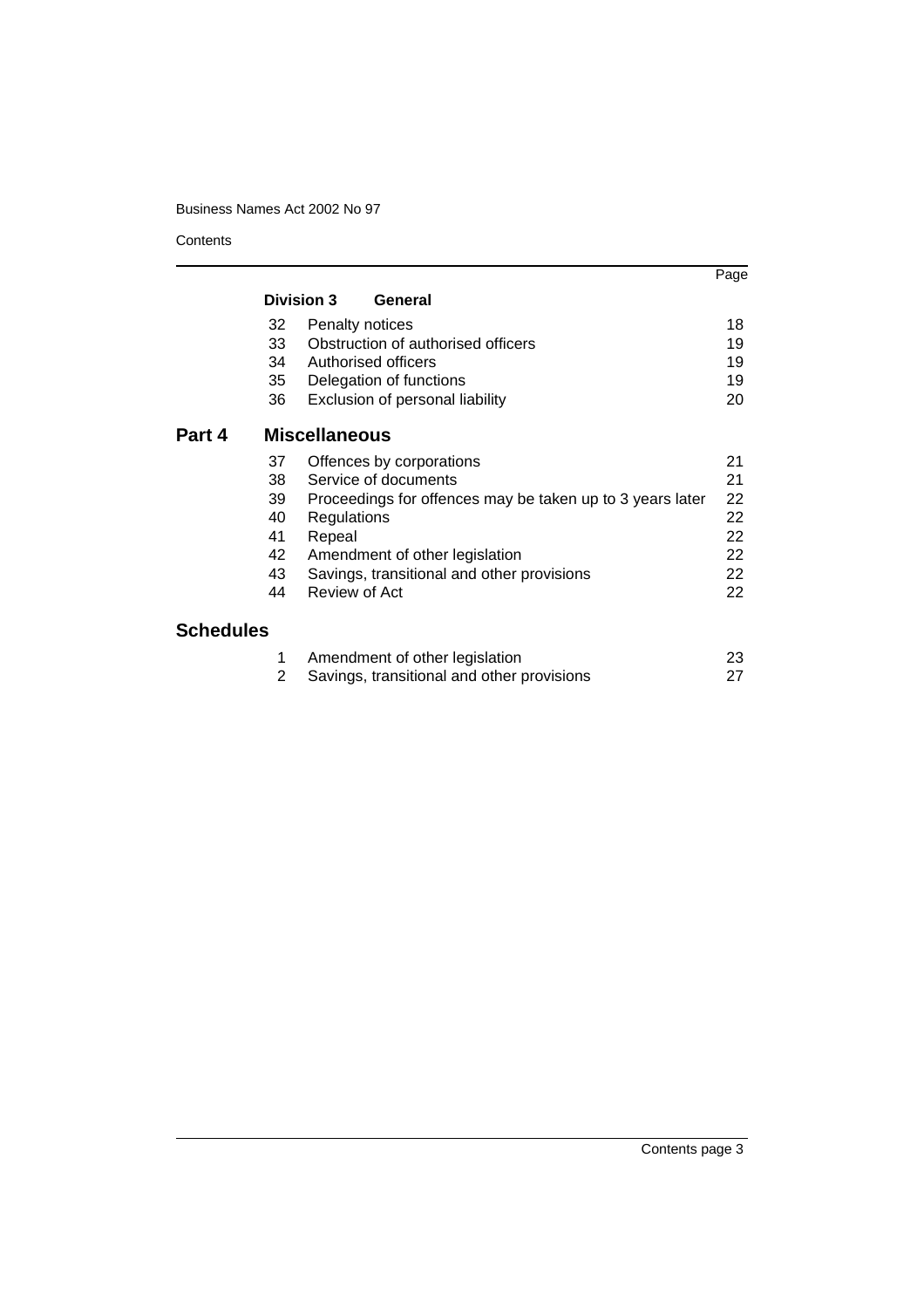

New South Wales

# **Business Names Act 2002 No 97**

Act No 97, 2002

An Act with respect to the registration and use of business names; to repeal the *Business Names Act 1962*; and for other purposes. [Assented to 29 November 2002]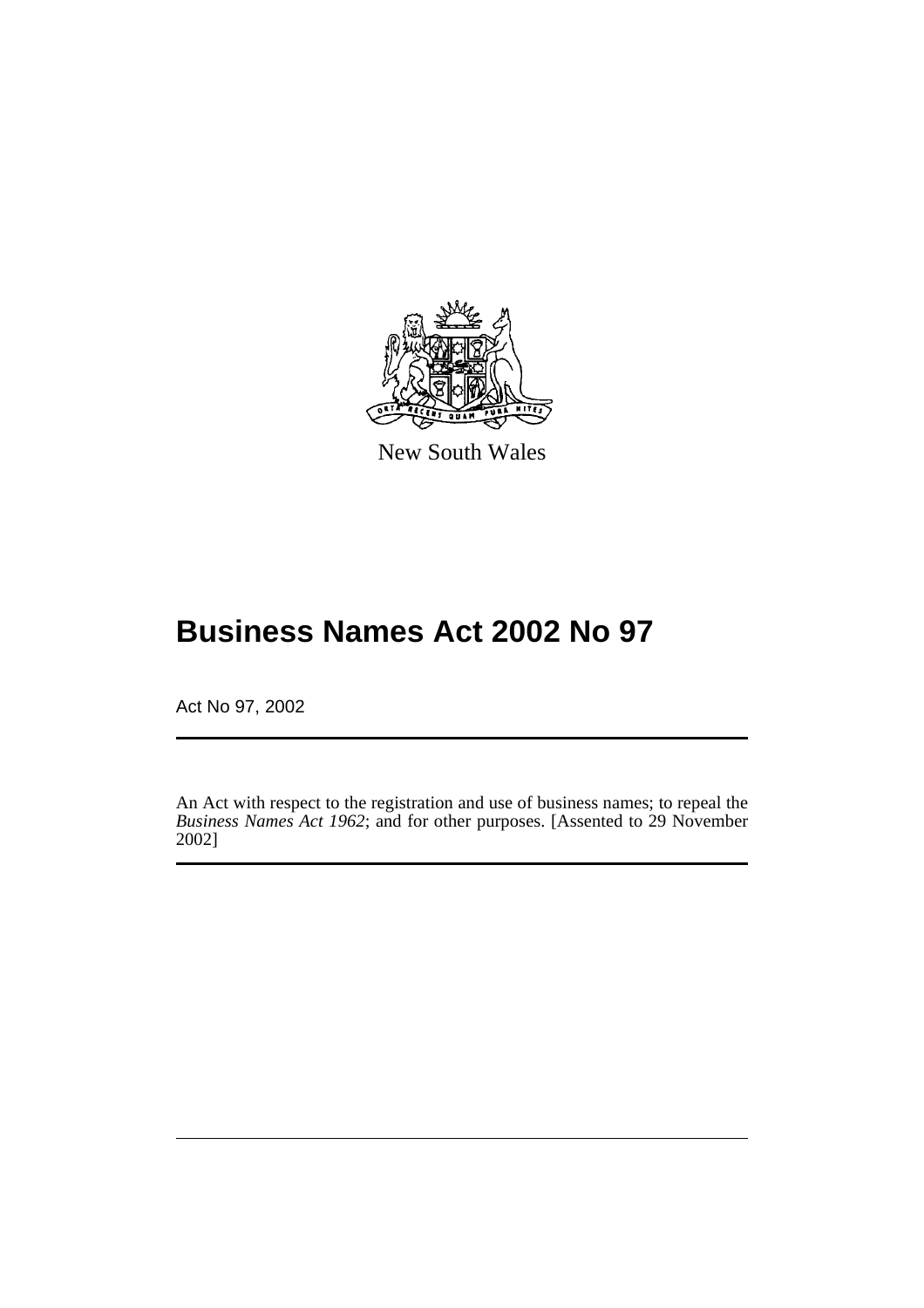#### Section 1 Business Names Act 2002 No 97

Part 1 Preliminary

# **The Legislature of New South Wales enacts:**

# <span id="page-4-1"></span><span id="page-4-0"></span>**Part 1 Preliminary**

#### **1 Name of Act**

This Act is the *Business Names Act 2002*.

# <span id="page-4-2"></span>**2 Commencement**

- (1) This Act commences on a day or days to be appointed by proclamation, except as provided by subsections  $(2)$ – $(\overline{4})$ .
- (2) Schedule 1.1 commences on the commencement of section 5, or on the commencement of section 204B of the *Police Act 1990*, whichever is the later.
- (3) Schedule 1.4 [4] and [5] commence on the commencement of section 5, or on the commencement of Part 2D of the *Home Building Act 1989*, whichever is the later.
- (4) Schedule 1.11 commences on the commencement of section 5, or on the commencement of section 30 of the *Property, Stock and Business Agents Act 2002*, whichever is the later.

# <span id="page-4-3"></span>**3 Definitions**

(1) In this Act:

*authorised officer* means an authorised officer appointed under section 34.

*business* includes trade and profession.

*business name* includes any name, style, title or designation under which business is carried on.

*Department* means the Department of Fair Trading.

*Director-General* means the Director-General of the Department.

*foreign language character* means any character or symbol that is not an English language letter, numeral or punctuation mark.

*on-line service* means an internet carriage service within the meaning of the *Broadcasting Services Act 1992* of the Commonwealth.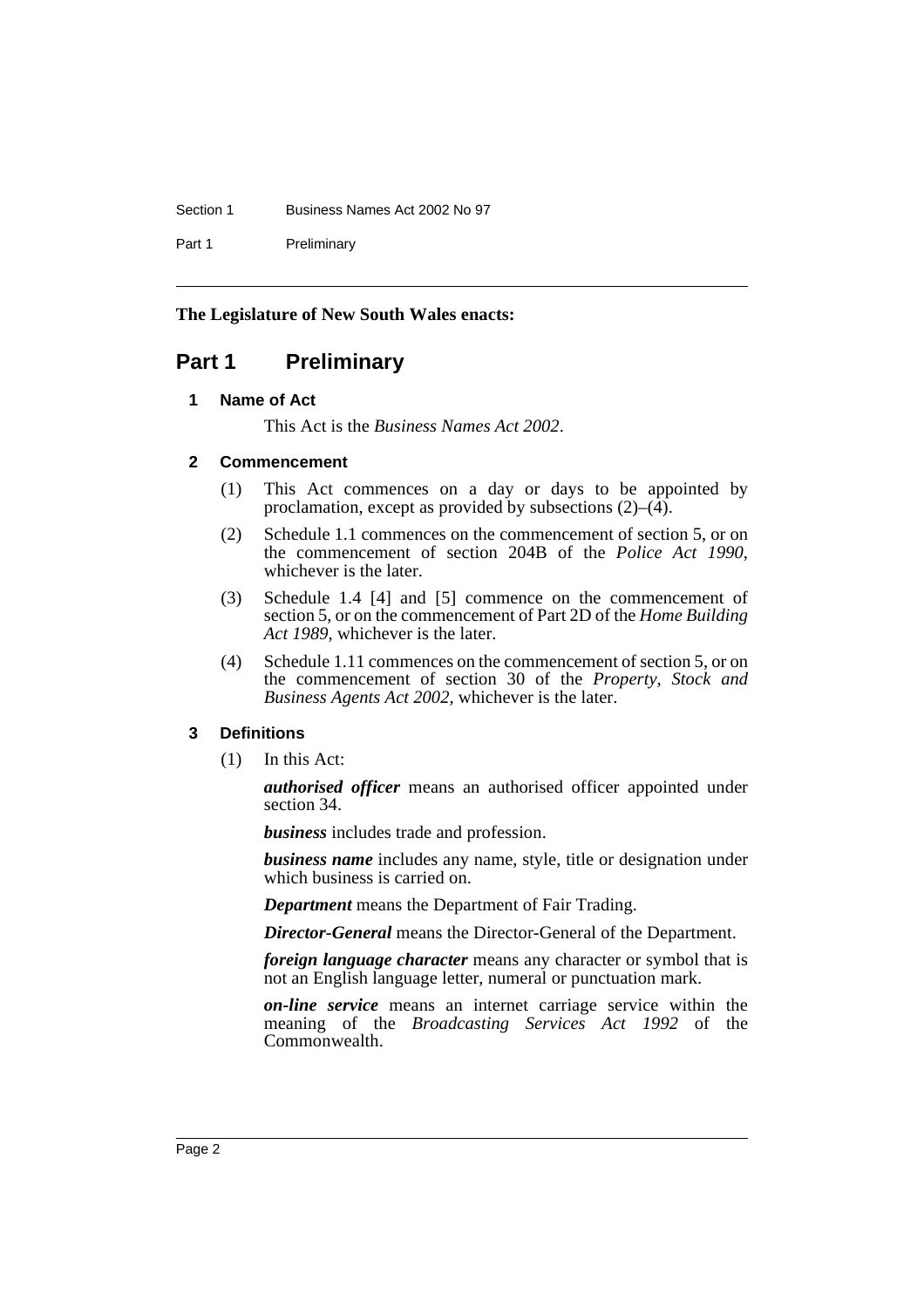Business Names Act 2002 No 97 Section 3

Preliminary **Preliminary** Part 1

*proper address* means:

- (a) in relation to an individual, the individual's usual place of residence, and
- (b) in relation to a corporation, the address of the corporation's registered office within the meaning of the *Corporations Act 2001* of the Commonwealth.

*proper name* means:

- (a) in relation to an individual:
	- (i) the individual's full name, or
	- (ii) the individual's family name, together with the initials or abbreviations of one or more of the individual's given names, and
- (b) in relation to a corporation, the corporation's corporate name.

*Register* means the register of business names referred to in section 20.

*registered* means registered under the *Licensing and Registration (Uniform Procedures) Act 2002*, as applied by section 5.

*registered particulars* means:

- (a) in relation to a person in whose name a business name is registered, the particulars referred to in section 20 (2), and
- (b) in relation to a business for which a business name is registered, the particulars referred to in section 20 (3).
- (2) In this Act, a reference to *carrying on business* includes a reference to establishing a place of business and soliciting orders for goods or services, but does not include:
	- (a) taking or defending any legal proceedings, or
	- (b) establishing or maintaining an account with an authorised deposit-taking institution, or
	- (c) effecting any purchase or sale through an independent contractor, or
	- (d) creating evidence of any debt or creating any charge on real or personal property, or
	- (e) collecting any debt, securing any debt or enforcing a security with respect to any debt, or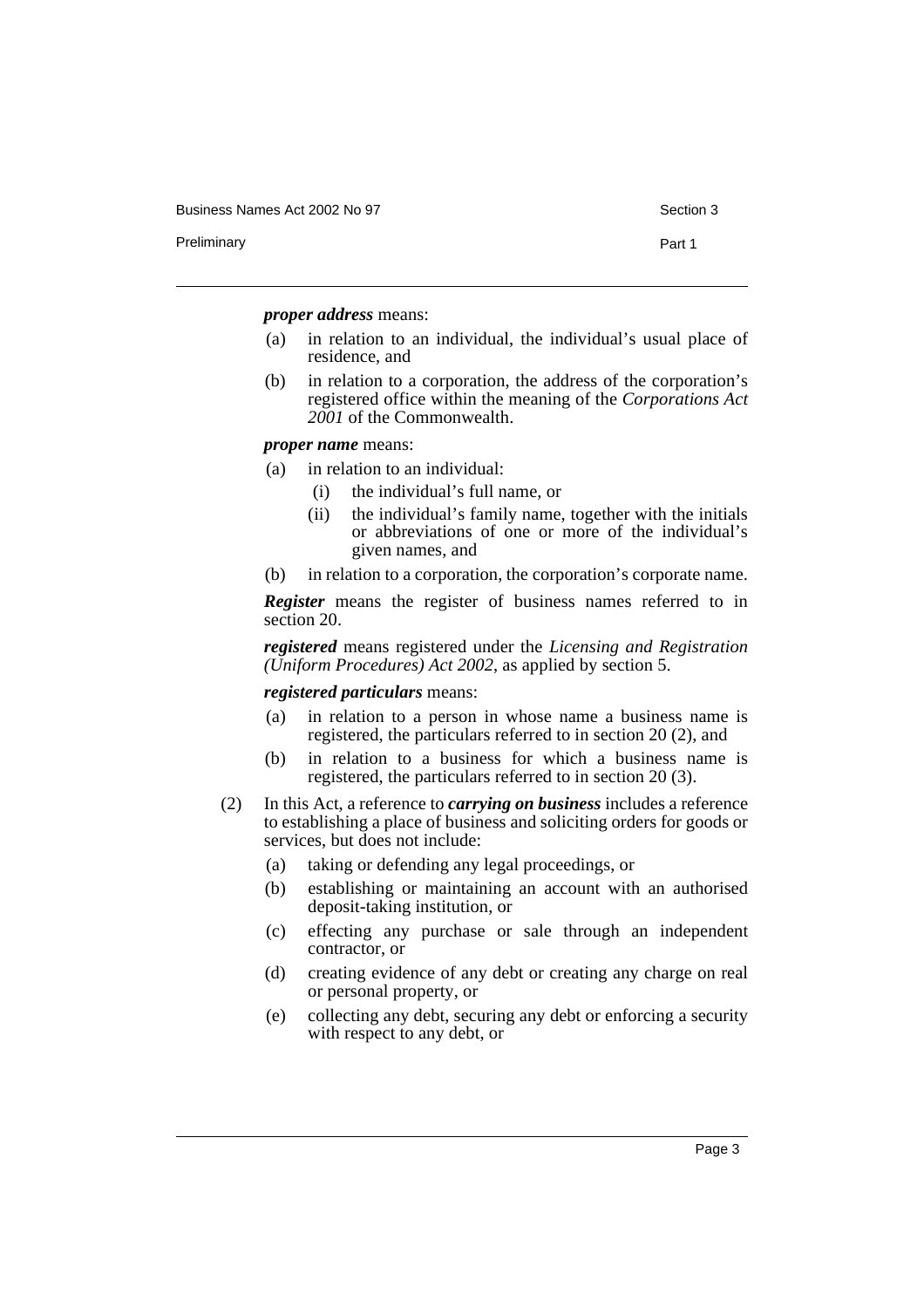#### Section 3 Business Names Act 2002 No 97

Part 1 Preliminary

- (f) conducting an isolated transaction over a period of not more than 31 days, or
- (g) investing funds or holding property.
- (3) Notes in the text of this Act do not form part of the Act.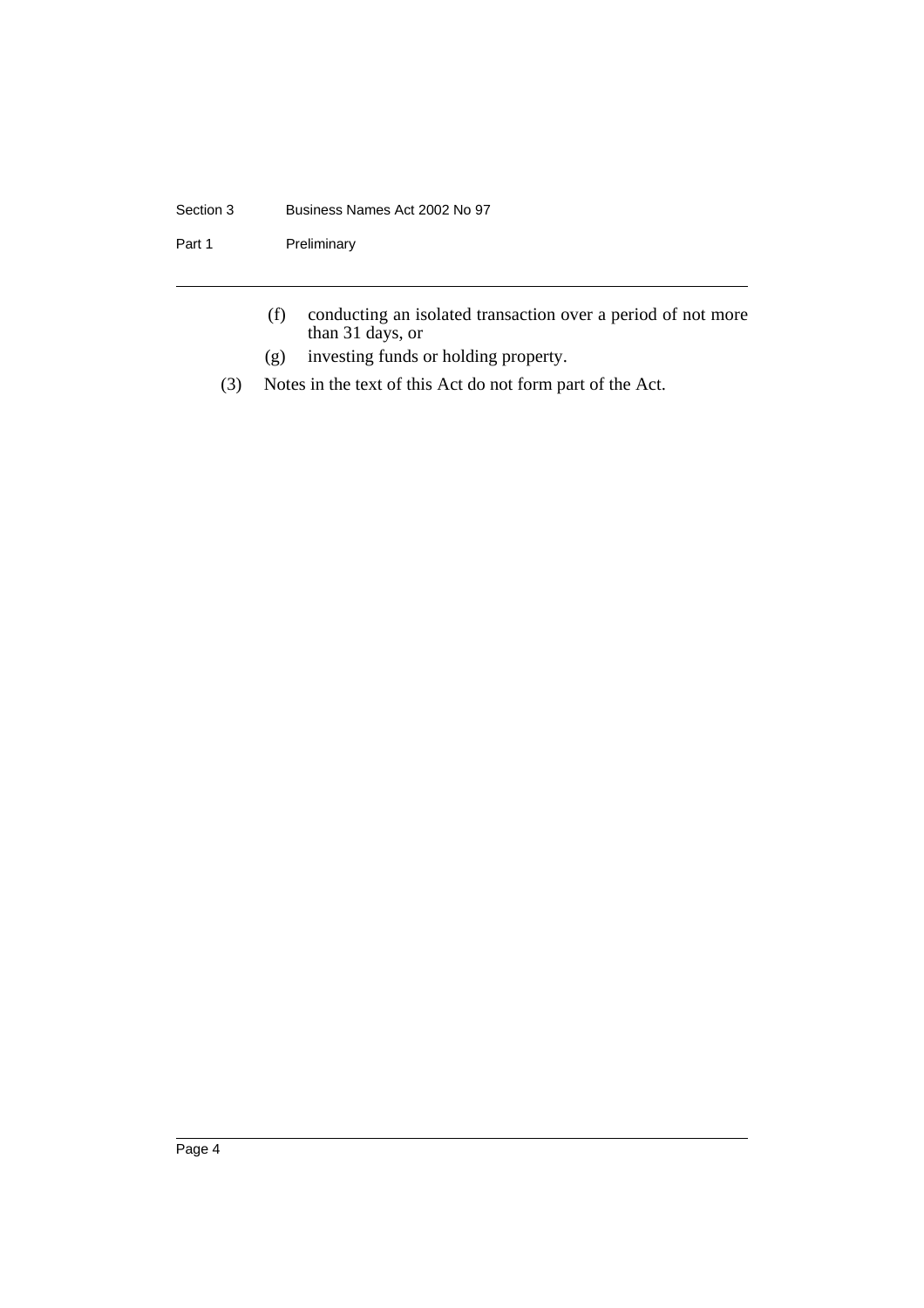Business Names Act 2002 No 97 Section 4

Registration of business names **Part 2** 

# <span id="page-7-0"></span>**Part 2 Registration of business names**

# <span id="page-7-2"></span><span id="page-7-1"></span>**Division 1 Registration**

### **4 Business names to be registered**

(1) A person must not carry on business in New South Wales under any business name unless the business name is registered in the name of that person and of each other person (if any) with whom that person is carrying on that business.

Maximum penalty: 50 penalty units.

- (2) This section does not prevent a person from carrying on business:
	- (a) under the proper name of that person and of each other person (if any) with whom that person is carrying on that business, or
	- (b) under a registered business name, or under a name referred to in paragraph (a), to which are added words that indicate that the business to which the name relates is being carried on in succession to a former owner of the business, or
	- (c) under a registered business name that is not yet registered in the name of that person, but only during the one-month period referred to in section 11 (1), or
	- (d) under an unregistered business name that contains foreign language characters, so long as the person also carries on the business under a registered business name that is an English language equivalent of the unregistered business name, or
	- (e) under any unregistered business name, so long as all orders for the goods or services provided by the business are received exclusively by means of an on-line service.
- (3) For the purposes of this section, a business carried on by a receiver, manager, administrator or trustee appointed pursuant to any agreement or court order, or pursuant to any Act or law, is taken to be carried on by the person in respect of whom he or she is appointed.

#### <span id="page-7-3"></span>**5 Application to registration of Licensing and Registration (Uniform Procedures) Act 2002**

(1) The Director-General may grant registration of a business name in the name of one or more persons.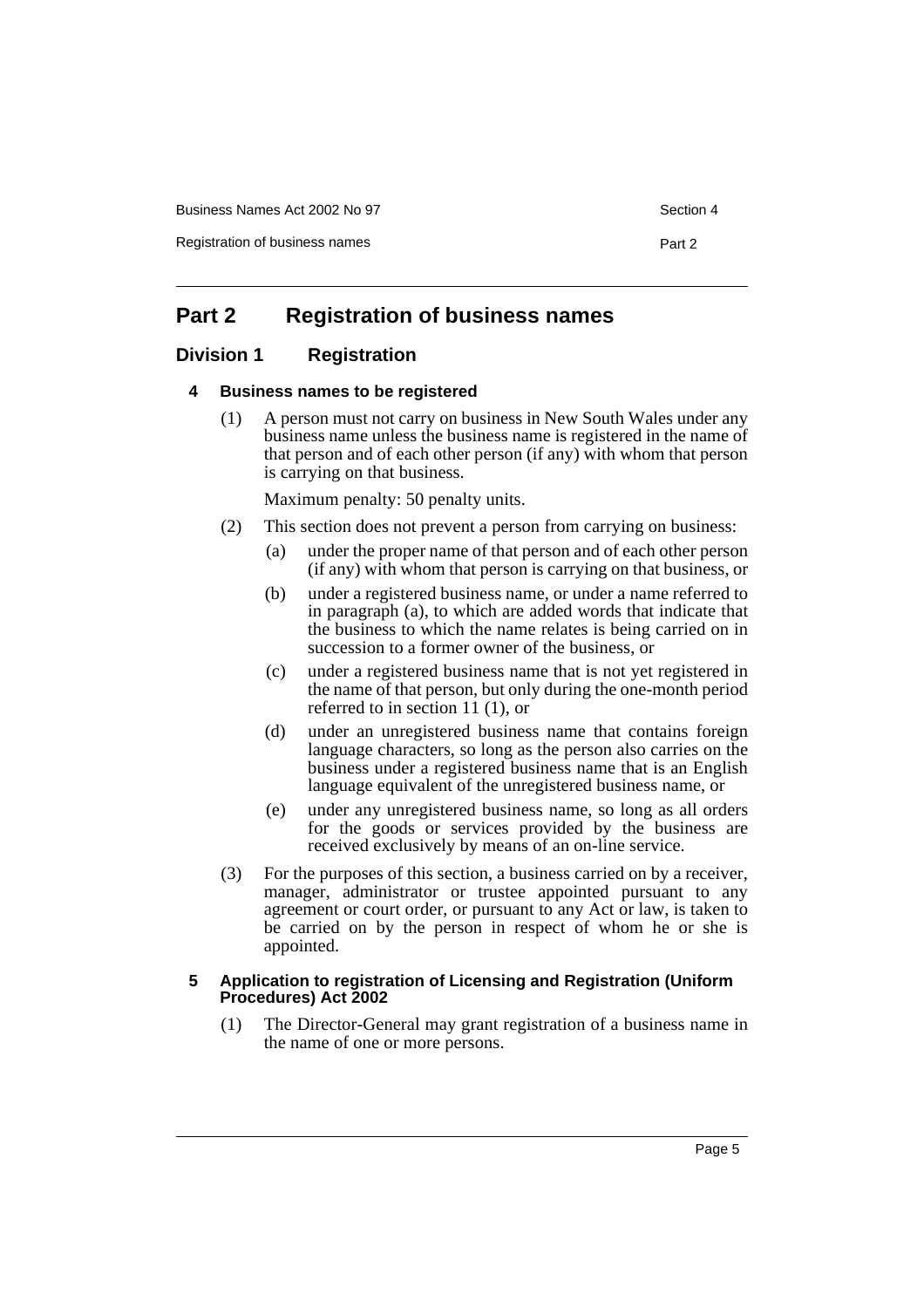#### Section 6 Business Names Act 2002 No 97

Part 2 Registration of business names

(2) Part 3 of the *Licensing and Registration (Uniform Procedures) Act 2002* (*the applied Act*) applies to and in respect of registration of a business name, subject to the modifications and limitations prescribed by or under this Act.

**Note.** See clause 3 of Schedule 2, which temporarily suspends the provisions of the applied Act in relation to the making of applications by way of electronic communication.

- (3) For the purpose of applying Part 3 of the applied Act to registration of a business name:
	- (a) the references in section 35 (1) of that Act to "18 years" are to be read as references to "16 years", and
	- (b) registration may be transferred under that Act, and
	- (c) section 39 of that Act does not have effect.
- (4) Registration of a business name is taken to be fixed-term registration for the purposes of Part 3 of the applied Act.
- (5) Subject to this section, the regulations may make provision for or with respect to such matters concerning registration of a business name as are relevant to the operation of Part 3 of the applied Act.

#### <span id="page-8-0"></span>**6 Refusal of registration of certain business names**

- (1) A business name is not to be registered if the name contains foreign language characters.
- (2) Unless the Minister so directs, a business name is not to be registered:
	- (a) if registration of the name is prohibited by an order in force under section 21, or
	- (b) if the Director-General is of the opinion that the name is undesirable.
- (3) A business name is not to be registered if the Director-General is of the opinion:
	- (a) that the name is identical to, or closely resembles, an existing registered business name under which business is being carried on, and
	- (b) that the public would be likely to be misled if business were to be carried on under both names.
- (4) If the Director-General refuses to register a business name, the Director-General may, subject to this section, register an alternative business name nominated by the applicant.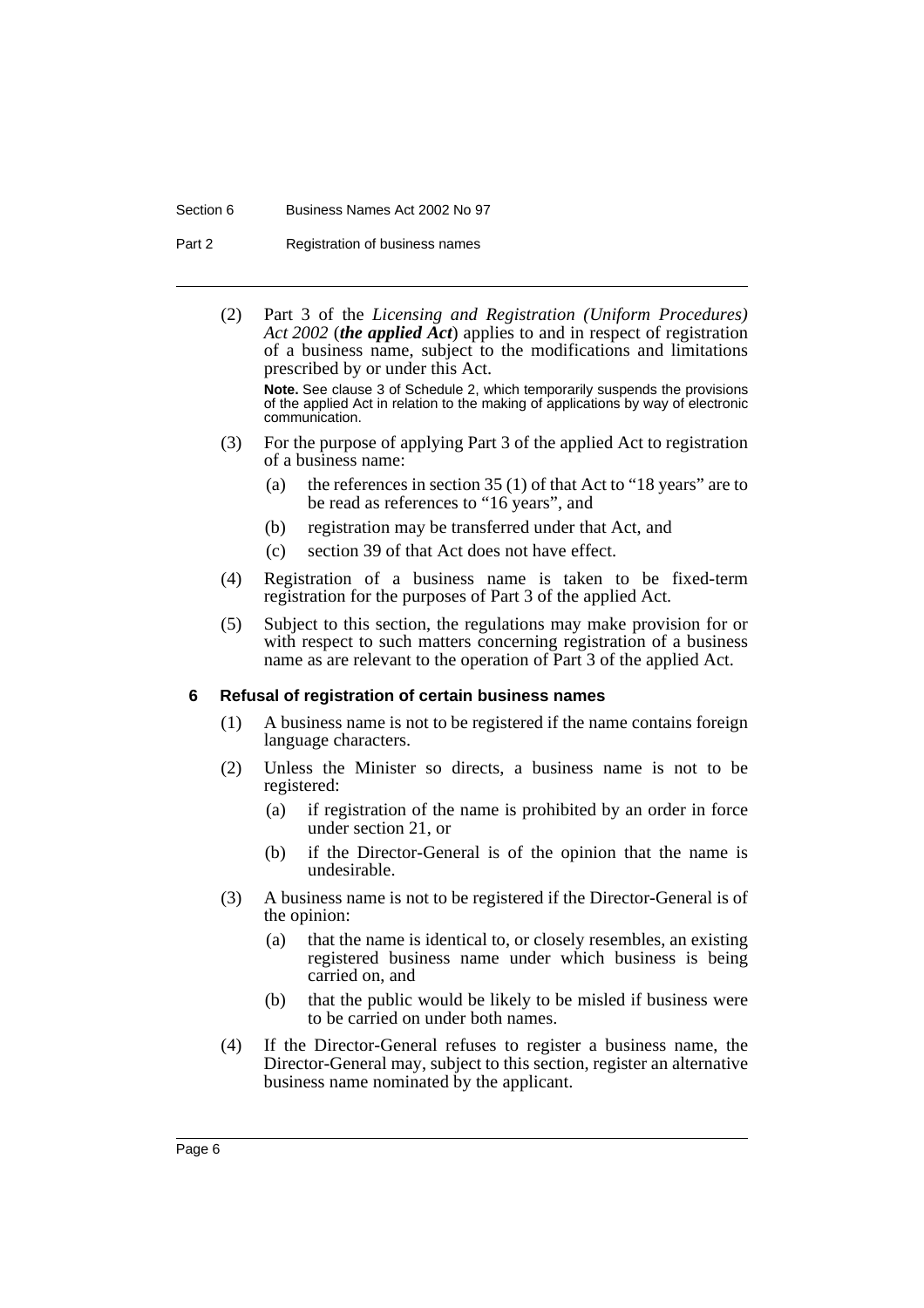| Business Names Act 2002 No 97  | Section 7 |
|--------------------------------|-----------|
| Registration of business names | Part 2    |

## <span id="page-9-0"></span>**7 Refusal of registration of persons not carrying on business in New South Wales**

A business name is not to be registered in the name of a person who is not carrying on business in New South Wales unless the Director-General is satisfied that the person intends to carry on business in New South Wales in the immediate future.

## <span id="page-9-1"></span>**8 Refusal of registration of persons found guilty or convicted of certain offences**

- (1) A business name is not to be registered in the name of a person who, within the last 5 years:
	- (a) has been found guilty or convicted of a prescribed offence, or
	- (b) has been released from custody (whether on parole or at the end of a term of imprisonment) in respect of a sentence of imprisonment for a prescribed offence of which the person has at any time previously been found guilty or convicted,

except with the leave of the District Court.

- (2) An application for leave may not be dealt with until 28 days after notice of the application has been given to the Minister.
- (3) The Minister may be represented at the hearing of, and may oppose, an application for leave.
- (4) No appeal lies against the decision of the District Court on an application for leave.
- (5) In this section, *prescribed offence* means:
	- (a) an indictable offence in connection with the promotion, formation or management of a corporation, or
	- (b) an offence involving fraud or dishonesty punishable by imprisonment for 3 months or more, or
	- (c) an offence under section 184, 590, 592, 595, 670A, 728 or 1307 of the *Corporations Act 2001* of the Commonwealth, under Part 7.11 of that Act or under any other provision of that Act prescribed by the regulations under this Act, or
	- (d) an offence to which section 5A of the *Business Names Act 1962* applied at the time of the relevant finding of guilt or conviction, or
	- (e) an offence that was a prescribed offence at the time of the relevant finding of guilt or conviction.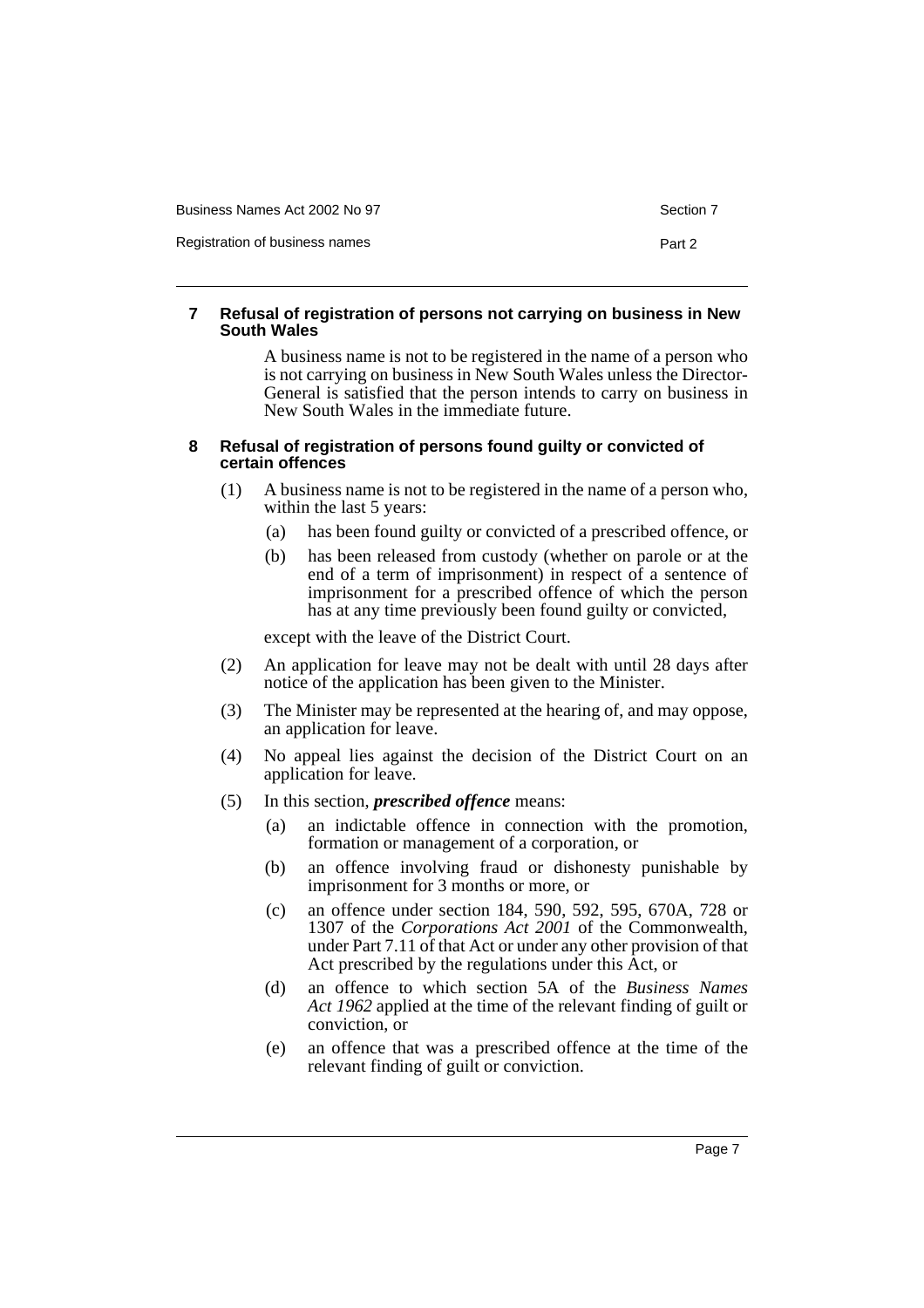#### Section 9 Business Names Act 2002 No 97

Part 2 Registration of business names

#### <span id="page-10-0"></span>**9 Notice may be given of registration of identical business names**

- (1) The Director-General may cause written notice to be given to any person in whose name a business name is newly registered that another business name identical to, or closely resembling, the newly registered business name (being a business name specified in the notice) is already registered.
- (2) A copy of each such notice is to be kept in the Register.
- (3) Evidence that a person was given notice under this section is evidence that the person was made aware, when the notice was given, that some other person was carrying on business under the business name specified in the notice.

#### <span id="page-10-1"></span>**10 Duration of registration**

Registration of a business name has effect for the period of 3 years from the date on which the name is registered.

# <span id="page-10-2"></span>**Division 2 Notification of changes in relation to business names**

#### <span id="page-10-3"></span>**11 Notification of additional persons commencing to carry on business under registered business name**

- (1) Within one month after a person commences to carry on business in New South Wales under a registered business name, notice of that fact is to be given to the Director-General.
- (2) If notice is not given in accordance with subsection (1), each person in whose name the business name is registered is guilty of an offence.

Maximum penalty:

- (a) for a first offence, 20 penalty units, and
- (b) for a second or subsequent offence, 20 penalty units plus 0.5 penalty units for each day for which the offence continues.

#### <span id="page-10-4"></span>**12 Notification of persons ceasing to carry on business under registered business name**

(1) Within one month after a person ceases to carry on business in New South Wales under a registered business name, notice of that fact is to be given to the Director-General.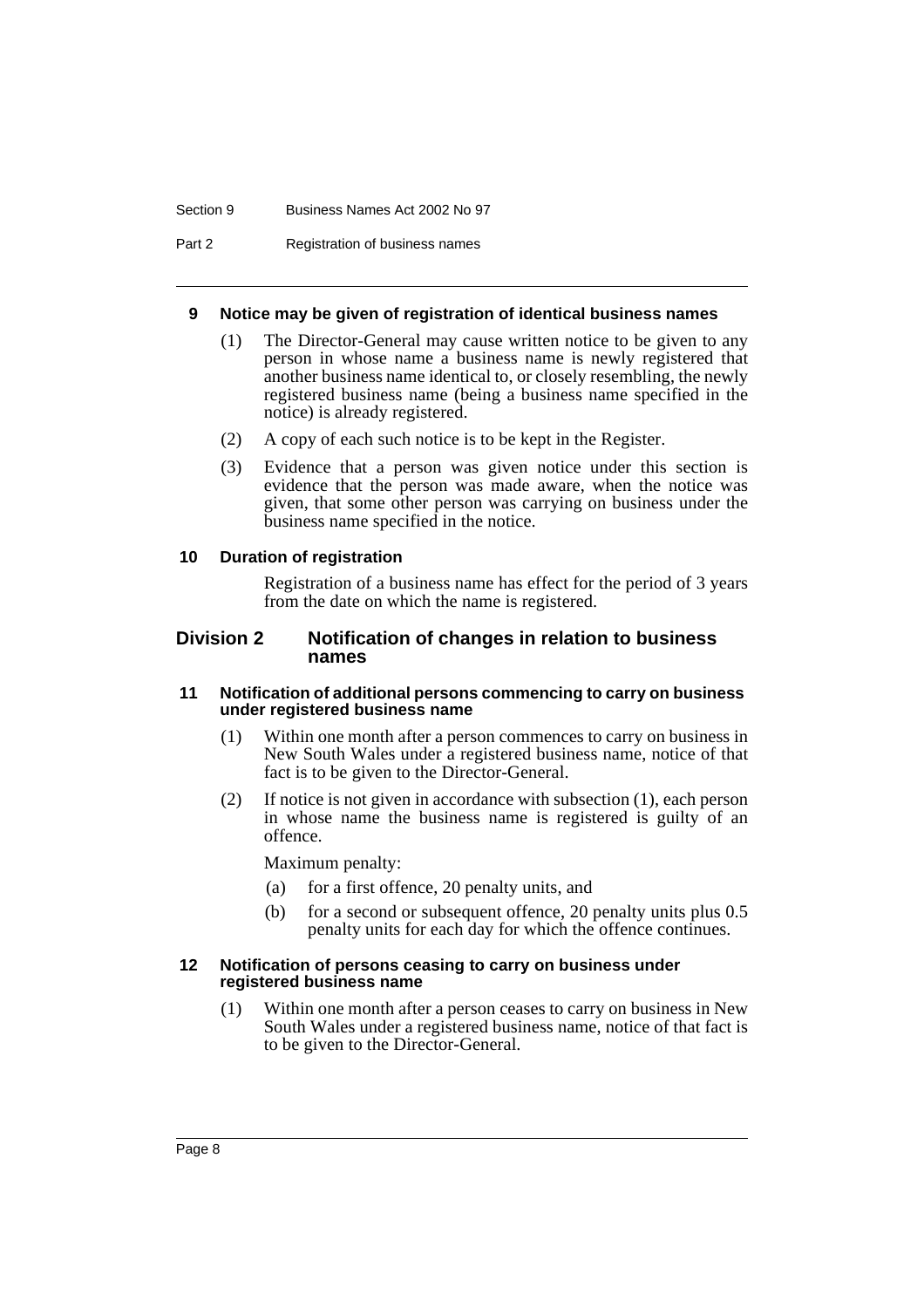Registration of business names **Part 2** 

(2) If notice is not given in accordance with subsection (1), each person in whose name the business name is registered is guilty of an offence.

Maximum penalty:

- (a) for a first offence, 20 penalty units, and
- (b) for a second or subsequent offence, 20 penalty units plus 0.5 penalty units for each day for which the offence continues.

#### <span id="page-11-0"></span>**13 Notification of persons ceasing to carry on business in New South Wales**

- (1) Within one month after a person in whose name a business name is registered ceases to carry on business in New South Wales, notice of that fact is to be given to the Director-General.
- (2) If notice is not given in accordance with subsection (1), the person who has ceased to carry on business in New South Wales is guilty of an offence.

Maximum penalty:

- (a) for a first offence, 20 penalty units, and
- (b) for a second or subsequent offence, 20 penalty units plus 0.5 penalty units for each day for which the offence continues.

#### <span id="page-11-1"></span>**14 Notification of changes in relation to business**

- (1) Within one month after:
	- (a) business is commenced to be carried on in New South Wales under a registered business name, or
	- (b) business ceases to be carried on in New South Wales under a registered business name, or
	- (c) there is any other change in the registered particulars for the business for which a business name is registered,

notice of the change is to be given to the Director-General.

(2) If notice is not given in accordance with subsection (1), each person in whose name the business name is registered is guilty of an offence.

Maximum penalty:

(a) for a first offence, 20 penalty units, and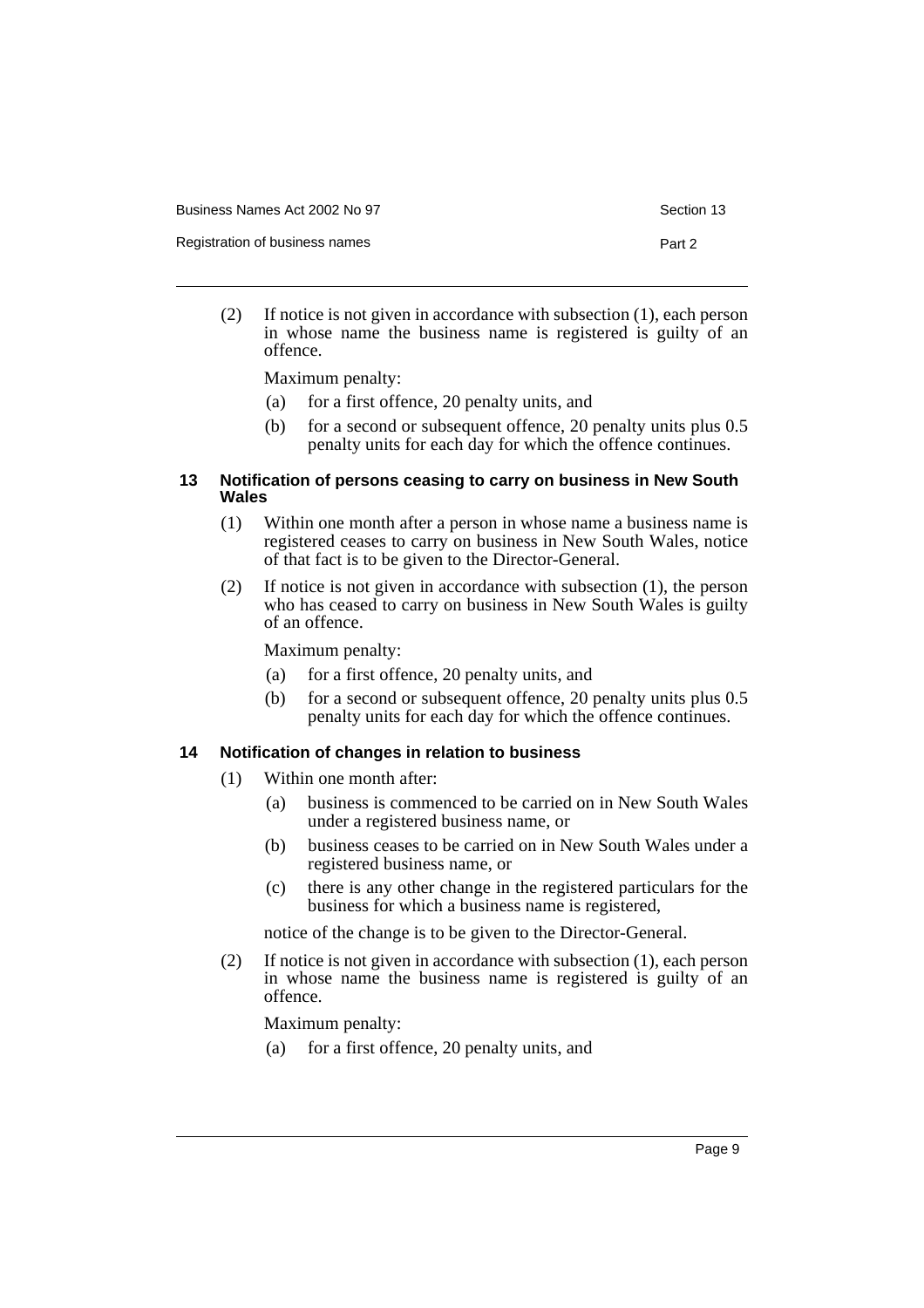#### Section 15 Business Names Act 2002 No 97

Part 2 Registration of business names

(b) for a second or subsequent offence, 20 penalty units plus 0.5 penalty units for each day for which the offence continues.

#### <span id="page-12-0"></span>**15 Notification of changes in relation to person in whose name business name is registered**

- (1) Within one month after any change in the registered particulars for a person in whose name a business name is registered, notice of the change is to be given to the Director-General.
- (2) If notice is not given in accordance with subsection (1), the person in relation to whom the change has occurred is guilty of an offence.

Maximum penalty:

- (a) for a first offence, 20 penalty units, and
- (b) for a second or subsequent offence, 20 penalty units plus 0.5 penalty units for each day for which the offence continues.

#### <span id="page-12-1"></span>**16 General**

- (1) Two or more notices under this Division may be combined in a single document.
- (2) The Director-General may allow further time for the giving of notice required by this Division, and any notice given within that further time is taken to have been duly given.
- (3) An offence under this Division of failing to give notice within a specified period is taken to continue for each day after the end of that period during which the notice remains not given.

# <span id="page-12-2"></span>**Division 3 Cancellation of registration**

#### <span id="page-12-3"></span>**17 Cancellation of registration in relation to business name generally**

- (1) The Director-General may cancel the registration of a business name:
	- (a) if the business name has been registered in contravention of section 6, whether by inadvertence or otherwise, or
	- (b) if the requirements of section 11, 12, 13 or 14 have not been complied with in relation to the business name.
- (2) The Director-General may also cancel the registration of a business name: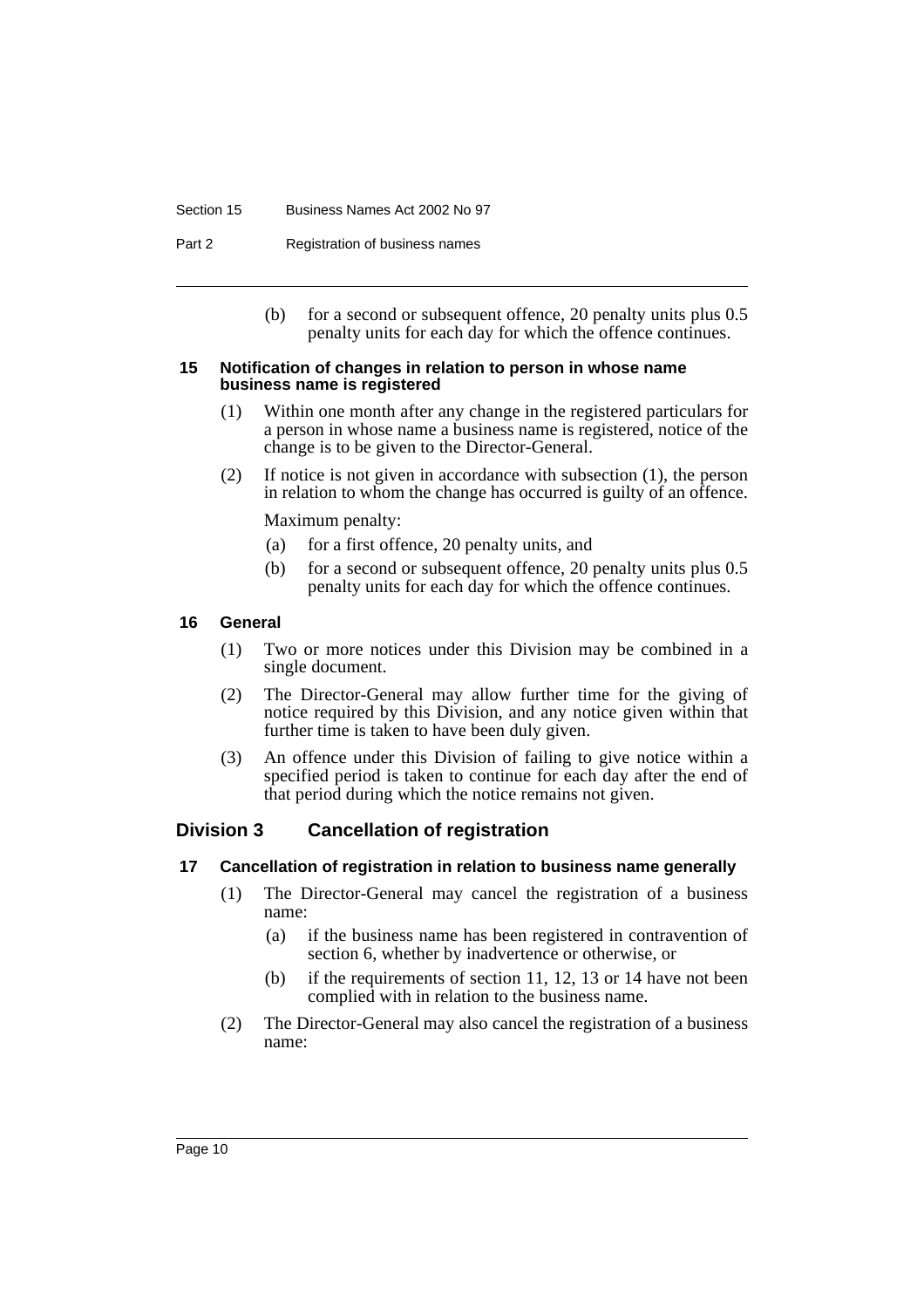- (a) if none of the persons in whose names the business name is registered has carried on business in New South Wales during the previous 2 months, and
- (b) if the Director-General is of the opinion that none of those persons intends to carry on business in New South Wales in the immediate future.
- (3) The Director-General may also cancel the registration of a business name:
	- (a) if none of the persons in whose names the business name is registered has carried on business under that name in New South Wales during the previous 2 months, and
	- (b) if the Director-General has received, but not yet determined, an application by some other person to register a business name that is identical to, or closely resembles, that name, and
	- (c) if the Director-General is of the opinion that the public would be likely to be misled if business were to be carried on in New South Wales under both names.
- (4) Action may not be taken under this section with respect to a business name unless the Director-General:
	- (a) has caused notice of the proposed action (including reasons for the proposed action) to be given to each person in whose name the business name is registered, and
	- (b) has given each such person at least 28 days within which to make written submissions to the Director-General in relation to the proposed action, and
	- (c) has taken all such submissions into consideration.

#### <span id="page-13-0"></span>**18 Cancellation of registration in relation to person in whose name business name is registered**

- (1) The Director-General may amend the registered particulars with respect to a registered business name so as to remove the name of a person in whose name the business name is registered:
	- (a) if the person is found guilty or convicted of a prescribed offence within the meaning of section 8, or
	- (b) if the requirements of section 15 have not been complied with in relation to the person.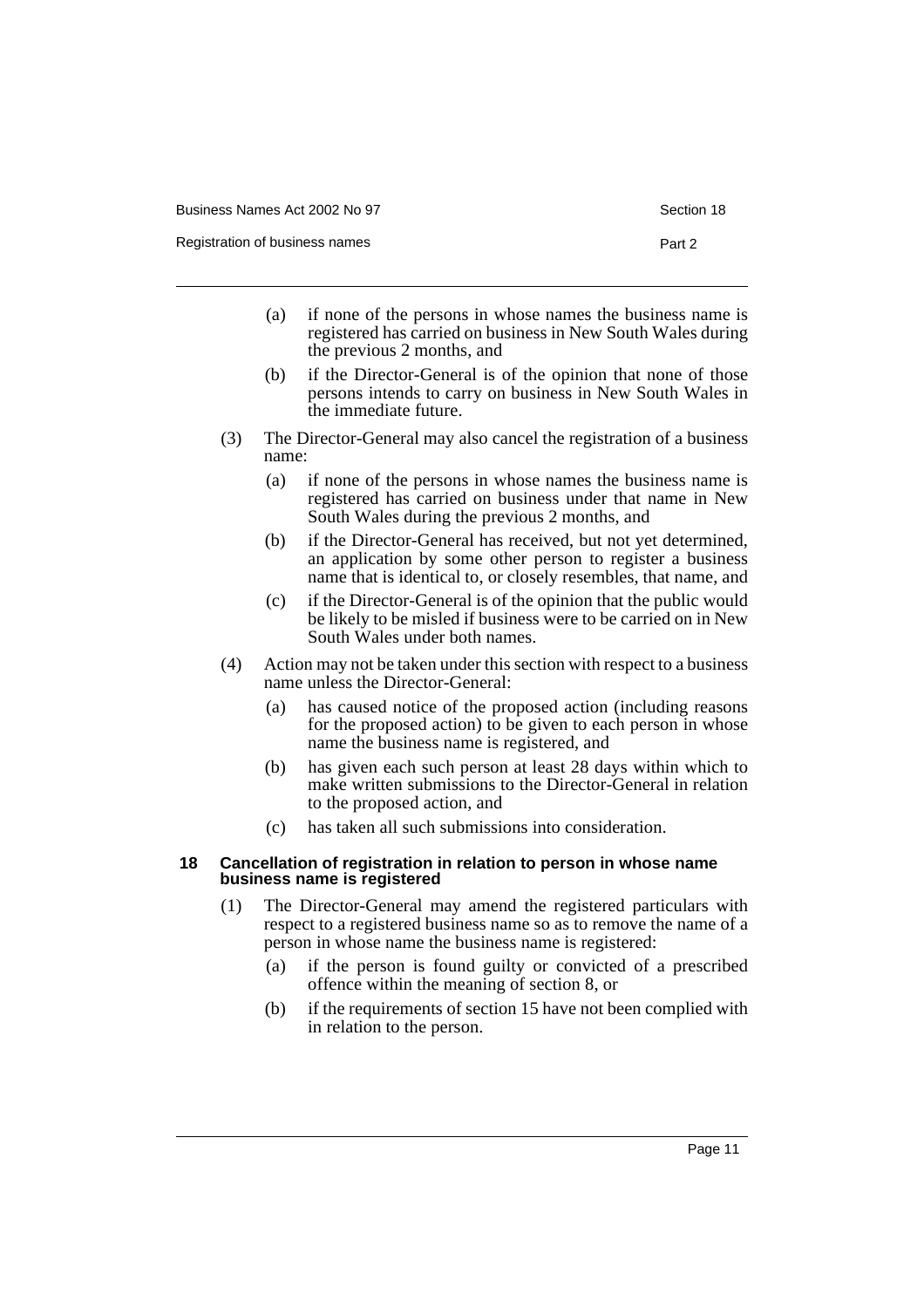#### Section 19 Business Names Act 2002 No 97

Part 2 Registration of business names

- (2) The Director-General may also amend the registered particulars with respect to a registered business name so as to remove the name of a person in whose name the business name is registered:
	- (a) if the person has not carried on business in New South Wales during the previous 2 months, and
	- (b) if the Director-General is of the opinion that the person does not intend to carry on business in New South Wales in the immediate future.
- (3) Action may not be taken under this section with respect to a business name unless the Director-General:
	- (a) has caused notice of the proposed action (including reasons for the proposed action) to be given to the person whose name is proposed to be removed, and
	- (b) has given that person at least 28 days within which to make written submissions to the Director-General in relation to the proposed action, and
	- (c) has taken all such submissions into consideration.

#### <span id="page-14-0"></span>**19 Applications to Administrative Decisions Tribunal for review**

A person aggrieved by a decision made by the Director-General under this Division to cancel, whether generally or in relation to that person, the registration of a business name that is registered in that person's name may apply to the Administrative Decisions Tribunal for a review of the decision.

# <span id="page-14-1"></span>**Division 4 General**

#### <span id="page-14-2"></span>**20 Register of business names**

- (1) The Director-General is to establish and maintain a register of business names (*the Register*) for the purposes of this Act, and for the purposes of Part 3 of the *Licensing and Registration (Uniform Procedures) Act 2002*, as applied by this Act.
- (2) For each registered business name there are to be recorded in the Register:
	- (a) the proper name and proper address of each person in whose name the business name is registered, and
	- (b) an address for service of notices in relation to each such person, and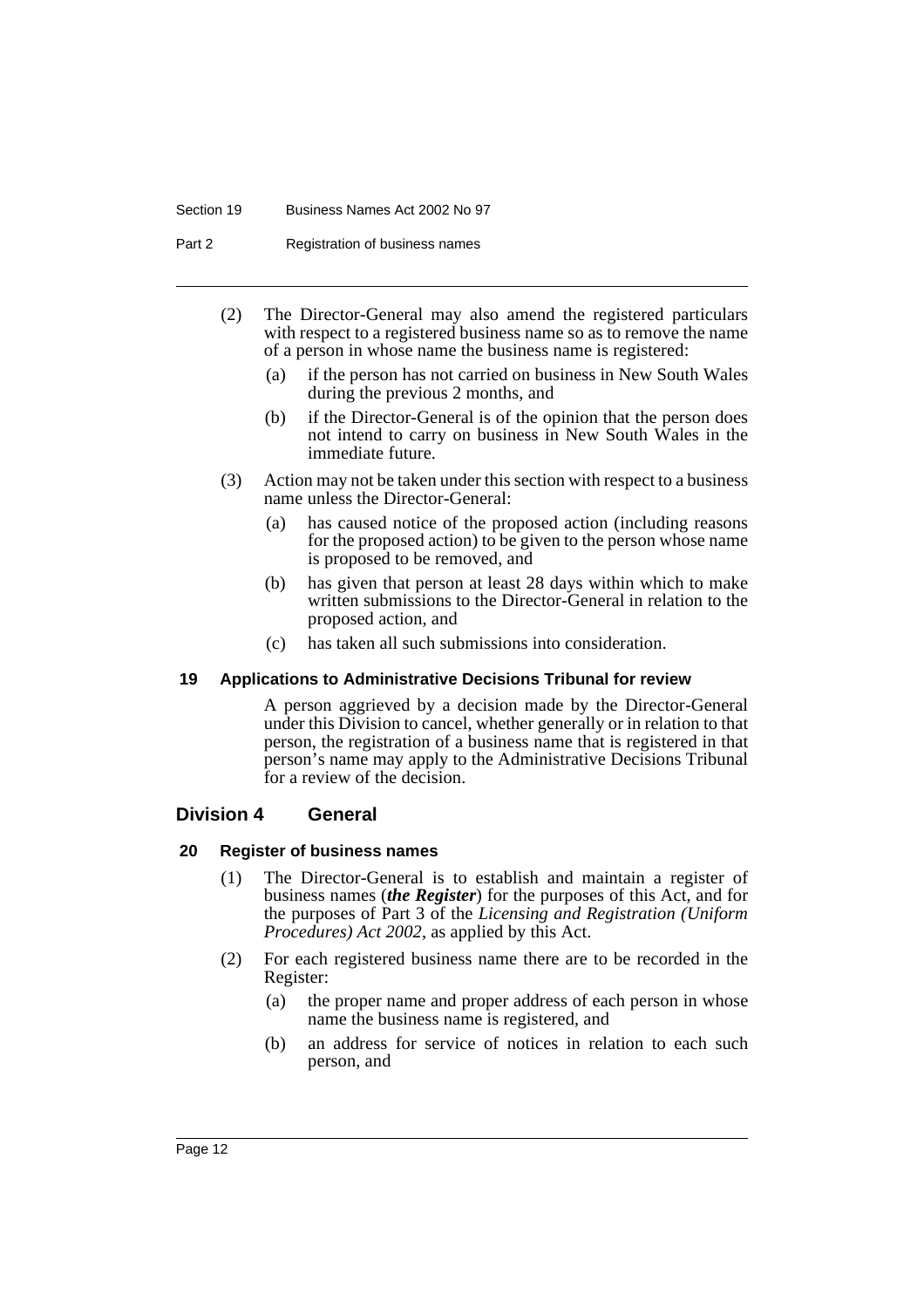Registration of business names **Part 2** and 2

- (c) such other particulars as are required by the regulations to be recorded in the Register in relation to each such person.
- (3) For each registered business name under which business is carried on in New South Wales there are also to be recorded in the Register:
	- (a) the date on which business commenced to be carried on under that name, and
	- (b) the date on which business ceased to be carried on under that name, and
	- (c) the nature of the business carried on under that name, and
	- (d) the address of each place at or from which business is carried on under that name, and
	- (e) such other particulars as are required by the regulations to be recorded in the Register in relation to the business carried on under that name.
- (4) The regulations may make provision with respect to the manner and form in which the Register is to be maintained.
- (5) The Director-General is to ensure that the Register is made available for public inspection during normal business hours at such places as may be prescribed by the regulations. **Note.** See also section 49 of the Licensing and Registration (Uniform Procedures) Act 2002 with respect to the particulars to be recorded in the Register.

#### <span id="page-15-0"></span>**21 Minister may prohibit registration of certain business names**

- (1) The Minister, by order published in the Gazette:
	- (a) on his or her own initiative, or
	- (b) as a consequence of receiving notice of the kind referred to in subsection (2) pursuant to a corresponding law,

may prohibit the registration as a business name of any name or class of names specified in the order.

- (2) On making an order as referred to in subsection (1) (a), the Minister must cause notice of the order to be given to each Minister administering a corresponding law.
- (3) In this section, *corresponding law* means a law declared by the regulations to be a corresponding law for the purposes of this section.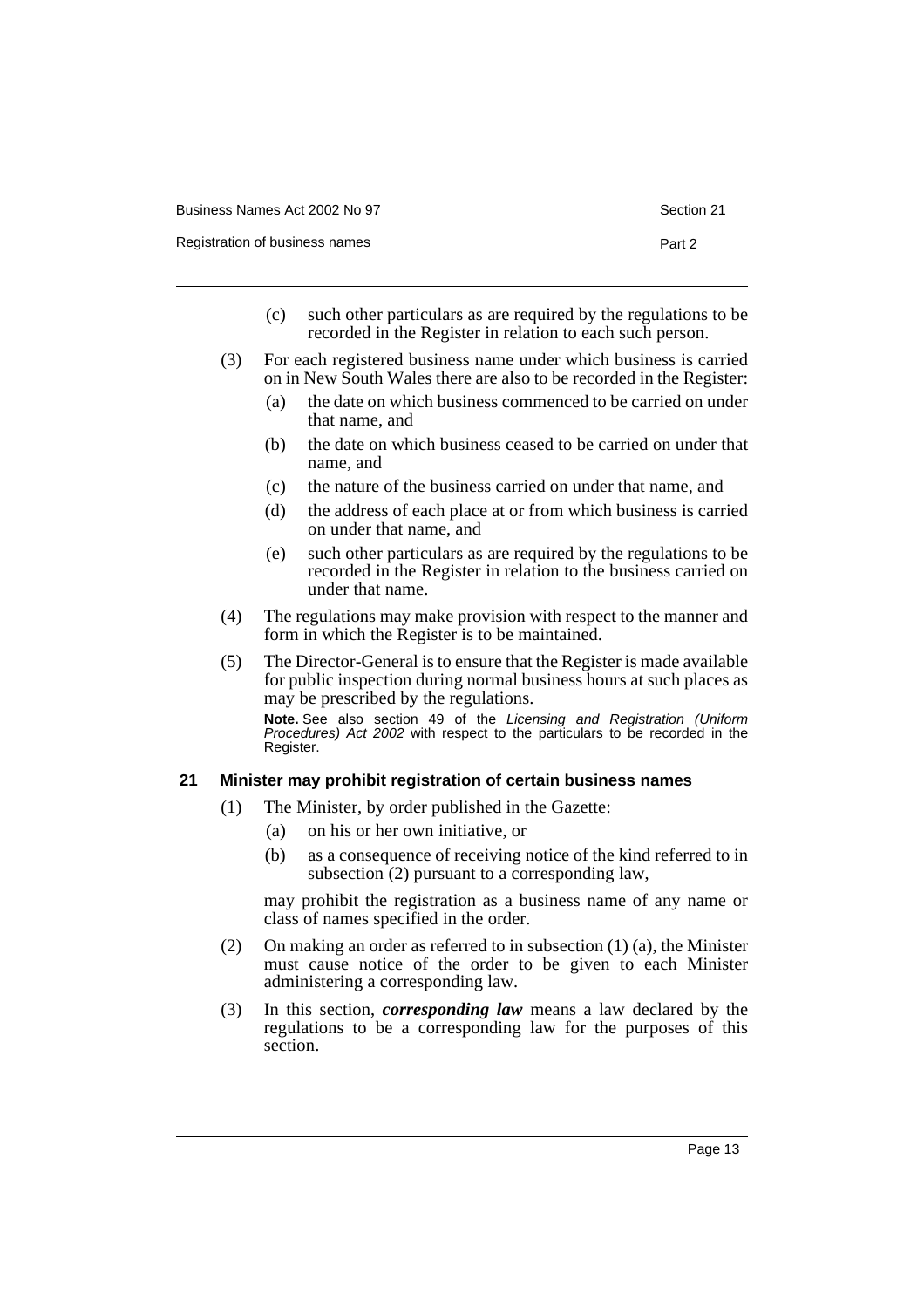#### Section 22 Business Names Act 2002 No 97

Part 2 Registration of business names

#### <span id="page-16-0"></span>**22 Registration does not authorise contravention of other laws**

Registration of a business name under this Act does not authorise a person to carry on business under that name if the person is prohibited by some other Act or law from carrying on business under that name.

#### <span id="page-16-1"></span>**23 Effect of certain contraventions on legal proceedings**

- (1) This section applies to a business name under which business is being carried on by a person in contravention of this Act, being:
	- (a) an unregistered business name, or
	- (b) a business name that is not registered in that person's name, or
	- (c) a registered business name in respect of which that person has failed to comply with a requirement of this Act with respect to the notification of any matter.
- (2) Legal proceedings commenced by a person carrying on business under a business name in respect of which there is a contravention referred to in subsection (1) are not invalid merely because of the contravention, but the court before which the proceedings are taken:
	- (a) may adjourn the proceedings until the contravention is remedied, or
	- (b) may continue to hear and determine the proceedings on an undertaking by the person to remedy the contravention within such time as the court may direct.
- (3) Legal proceedings taken against a person carrying on business under a business name in respect of which there is a contravention referred to in subsection (1) are not invalid merely because of the contravention, and:
	- (a) that business name is taken to be sufficient designation of that person in any process or other legal document or instrument, and
	- (b) any judgment or order given in the proceedings may be enforced against that person.

## <span id="page-16-2"></span>**24 Use of business name**

- (1) The following provisions apply to and in respect of any business that is carried on under a registered business name:
	- (a) a person in whose name the business name is registered must not issue or sign any letter, statement, invoice, notice,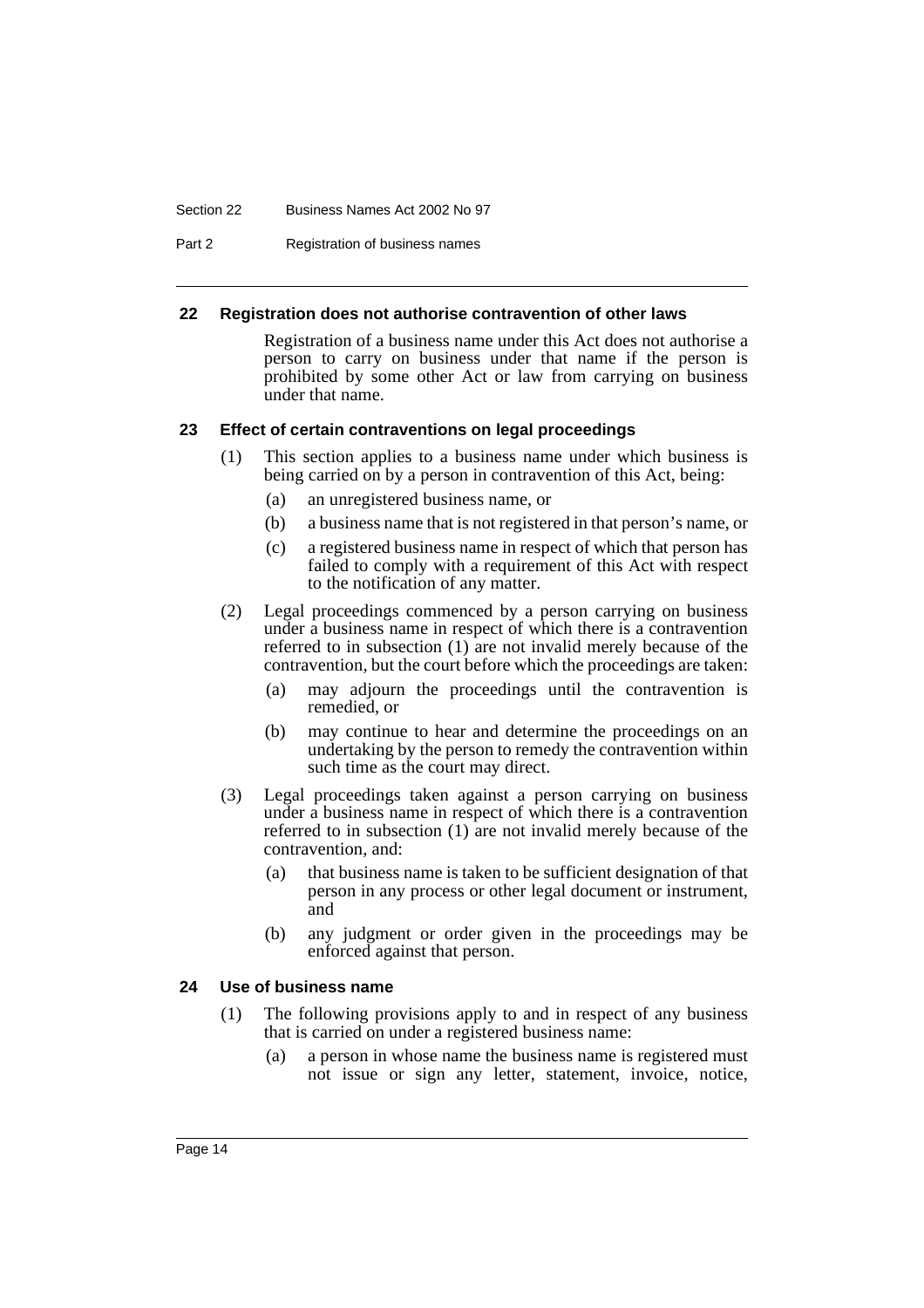| Business Names Act 2002 No 97 |  |  |
|-------------------------------|--|--|
|                               |  |  |

Registration of business names **Part 2** 

publication, order for goods or services, receipt or other business document in connection with the carrying on of business under that name unless that name appears in legible characters on the document,

- (b) the business name must at all times be displayed, so as to be conspicuous to the public, at each place at which business is carried on under the business name,
- (c) the certificate of registration issued in respect of the business name under section 49 of the *Licensing and Registration (Uniform Procedures) Act 2002* must at all times be exhibited, so as to be conspicuous to the public, at the principal place at which business is carried on under that name.
- (2) The provisions of subsection (1) (b) and (c) do not apply to a business in which all orders for the goods or services provided by the business are received exclusively by means of an on-line service.
- (3) If there is any contravention of subsection (1), each person in whose name the business name is registered is guilty of an offence.

Maximum penalty:

- (a) for a first offence, 20 penalty units, and
- (b) for a second or subsequent offence, 20 penalty units plus 0.5 penalty units for each day for which the offence continues.

## <span id="page-17-0"></span>**25 Invitations to the public to make deposits or loans**

- (1) A person must not, in or in connection with an invitation to the public to lend or deposit money, use or refer to:
	- (a) a registered business name, or
	- (b) a business name that, if business were carried on in New South Wales under that name, would be required to be registered.

Maximum penalty: 20 penalty units.

- (2) This section does not apply to:
	- (a) an invitation to the public that is made in accordance with the *Corporations Act 2001* of the Commonwealth, or
	- (b) an invitation made to a person whose ordinary business is to lend money.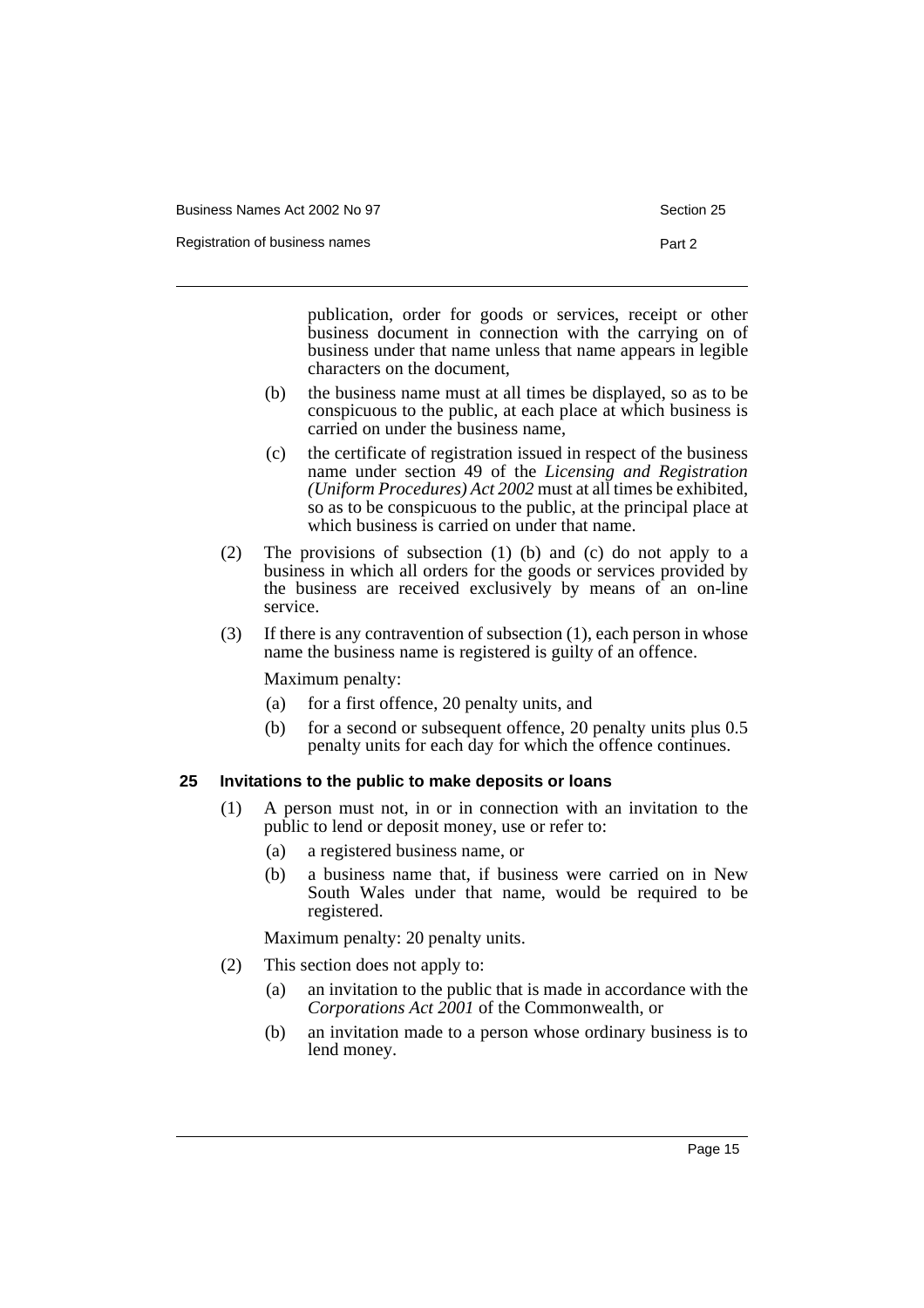#### Section 26 Business Names Act 2002 No 97

Part 2 Registration of business names

#### <span id="page-18-0"></span>**26 Evidentiary certificates**

A certificate:

- (a) that is signed by the Director-General, or by an officer of the Department authorised by the Director-General in that regard, and
- (b) that certifies that, on a specified date or during a specified period, the particulars contained in the Register as to specified matters were as so specified,

is admissible in any proceedings and is evidence of the matters so certified.

**Note.** See also section 55 of the Licensing and Registration (Uniform Procedures) Act 2002 with respect to evidentiary certificates.

#### <span id="page-18-1"></span>**27 Evidence as to carrying on business under business name**

In any proceedings for an offence against this Act, evidence that a person has carried on business at premises on which a business name is displayed is evidence that the person has carried on business under that name.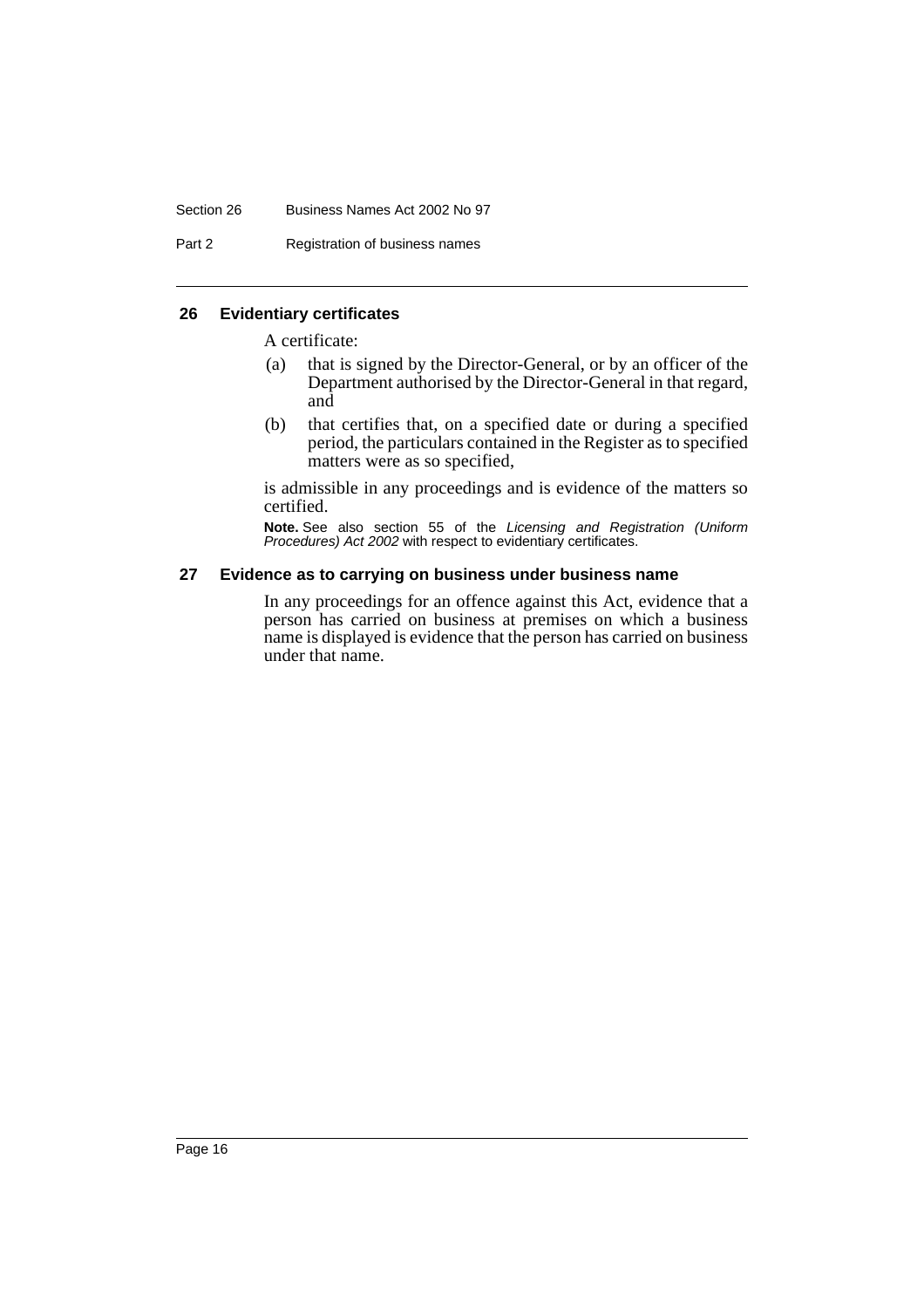Business Names Act 2002 No 97 Section 28

Administration **Part 3** 

# <span id="page-19-0"></span>**Part 3 Administration**

# <span id="page-19-1"></span>**Division 1 Power to require information and documents**

#### <span id="page-19-2"></span>**28 Power to require information and documents**

- (1) The Director-General may, by notice in writing served on any person, require the person to do either or both of the following within such time as is specified in the notice:
	- (a) to furnish the Director-General with such information as the person possesses in connection with the use of any business name,
	- (b) to produce to the Director-General such documents as the person possesses in connection with the use of any business name.
- (2) A person must not fail to comply with a requirement under this section.

Maximum penalty: 20 penalty units.

**Note.** The furnishing of false or misleading information and the production of false or misleading documents are offences under Division 3 of Part 5 of the Crimes Act 1900.

(3) A person is not excused from furnishing information or producing a document pursuant to a requirement under this section on the ground that to do so may tend to incriminate the person, but any information so furnished or document so produced is not admissible in evidence against the person in any criminal proceedings other than proceedings for an offence under Division 3 of Part 5 of the *Crimes Act 1900*.

# <span id="page-19-3"></span>**Division 2 Power to enter premises**

# <span id="page-19-4"></span>**29 Power to enter land**

- (1) An authorised officer:
	- (a) may enter any premises, other than any part of premises used for residential purposes, and
	- (b) may inspect, and take copies of or extracts from, any document that relates to the carrying on of business at or from the premises,

for the purpose of ascertaining whether the provisions of this Act are being complied with.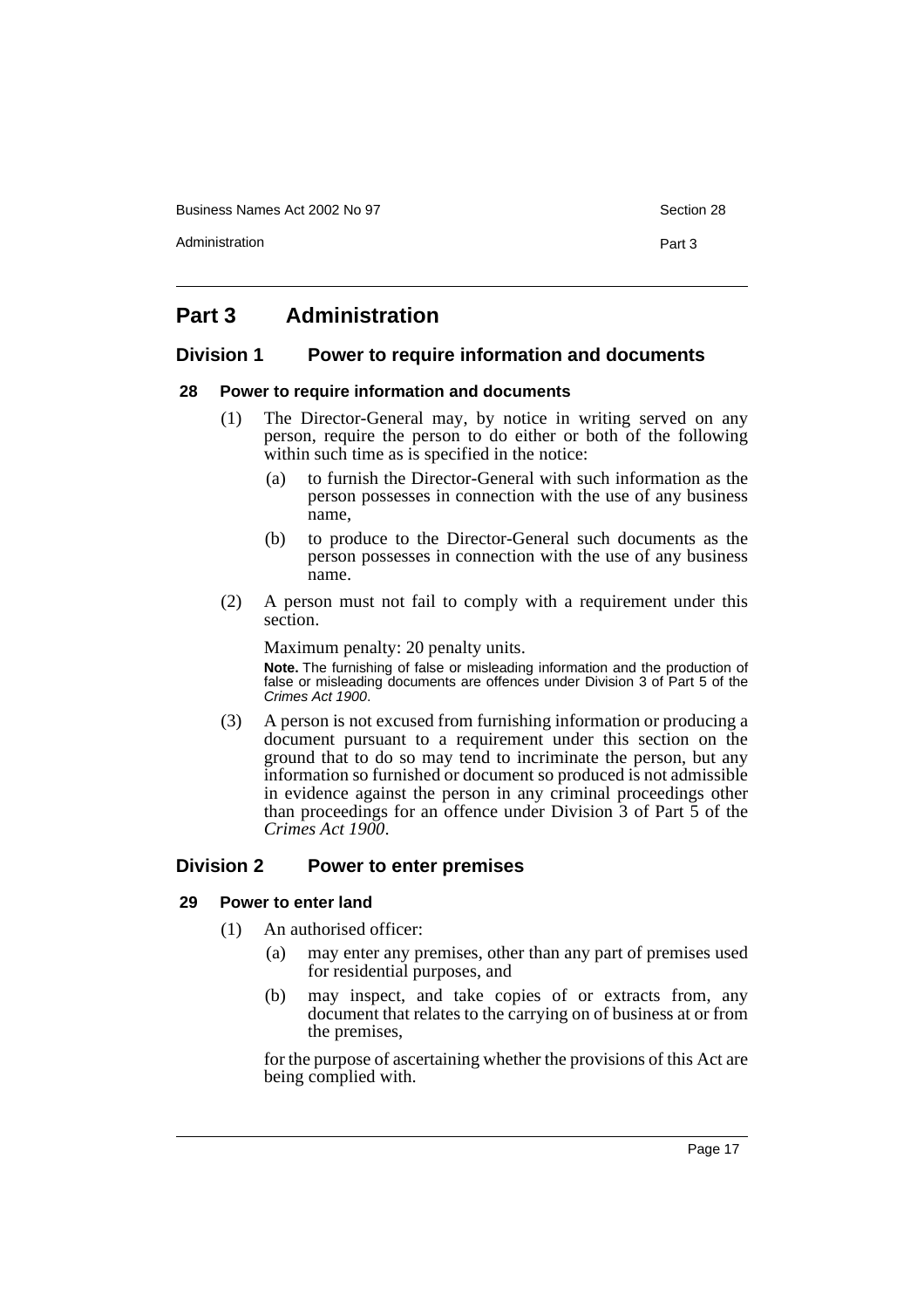#### Section 30 Business Names Act 2002 No 97

Part 3 **Administration** 

(2) The power of entry conferred by subsection (1) may only be exercised while business is being carried on, or during the hours that business is usually carried on, at or from the premises.

#### <span id="page-20-0"></span>**30 Manner in which power of entry to be exercised**

- (1) The powers conferred on an authorised officer by this Division may not be exercised in relation to any premises unless:
	- (a) the officer is in possession of a certificate of authority, issued in accordance with the regulations, that evidences his or her authority to exercise those powers, and
	- (b) the occupier of the premises has been given at least 24 hours' notice that those powers are to be exercised.
- (2) Reasonable force may be used for the purpose of effecting entry under this Division.

#### <span id="page-20-1"></span>**31 Damage to be minimised**

- (1) In exercising the powers conferred by this Division, an authorised officer must do as little damage as possible.
- (2) The Director-General must compensate all interested parties for any damage caused by an authorised officer as a consequence of the exercise of the powers conferred by this Division.
- (3) Subsection (2) does not apply to the extent to which the occupier of the premises has obstructed or hindered the authorised officer in the exercise of the powers conferred by this Division.

#### <span id="page-20-2"></span>**Division 3 General**

#### <span id="page-20-3"></span>**32 Penalty notices**

- (1) An authorised officer may serve a penalty notice on a person if it appears to the officer that the person has committed an offence against this Act, being an offence prescribed by the regulations as a penalty notice offence.
- (2) A penalty notice is a notice to the effect that, if the person served does not wish to have the matter determined by a court, the person can pay, within the time and to the person specified in the notice, the amount of the penalty prescribed by the regulations for the offence if dealt with under this section.
- (3) A penalty notice may be served personally or by post.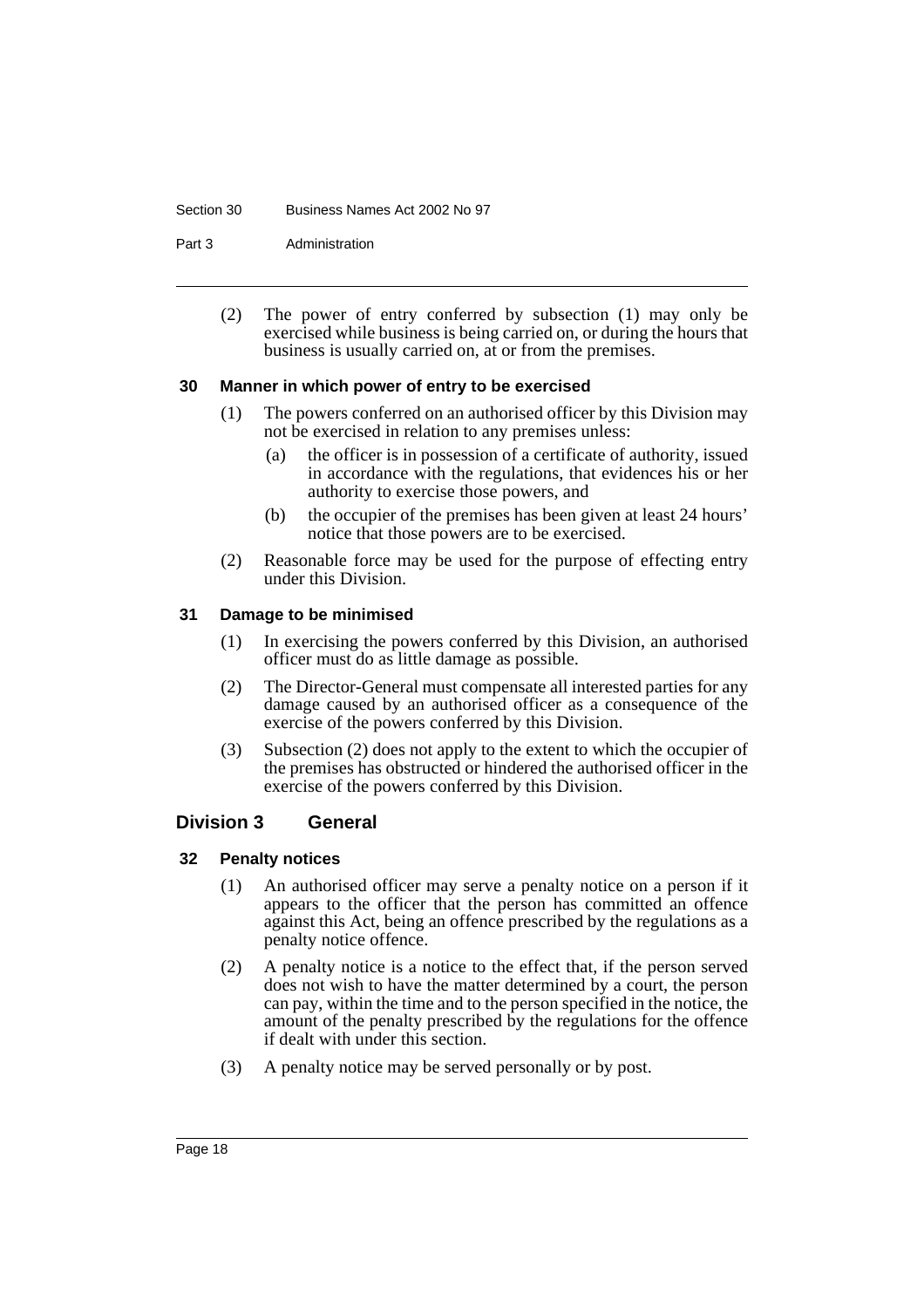Business Names Act 2002 No 97 Section 33

Administration **Part 3** 

- (4) If the amount of penalty prescribed for an alleged offence is paid under this section, no person is liable to any further proceedings for the alleged offence.
- (5) Payment under this section is not to be regarded as an admission of liability for the purpose of, and does not in any way affect or prejudice, any civil claim, action or proceeding arising out of the same occurrence.
- (6) The regulations may:
	- (a) prescribe an offence for the purposes of this section by specifying the offence or by referring to the provision creating the offence, and
	- (b) prescribe the amount of penalty payable for the offence if dealt with under this section, and
	- (c) prescribe different amounts of penalties for different offences or classes of offences.
- (7) The amount of a penalty prescribed under this section for an offence is not to exceed the maximum amount of penalty that could be imposed for the offence by a court.
- (8) This section does not limit the operation of any other provision of, or made under, this or any other Act relating to proceedings that may be taken in respect of offences.

#### <span id="page-21-0"></span>**33 Obstruction of authorised officers**

A person must not obstruct or hinder an authorised officer in the exercise of that officer's functions under this Act.

Maximum penalty: 25 penalty units.

**Note.** See also section 31 (3), which limits a person's liability to pay compensation for damage done in the exercise of the person's powers under Division 2 where the person has been obstructed or hindered in the exercise of those powers.

#### <span id="page-21-1"></span>**34 Authorised officers**

The Director-General may appoint any member of staff of the Department as an authorised officer for the purposes of this Act.

# <span id="page-21-2"></span>**35 Delegation of functions**

The Director-General may delegate to any person any of the Director-General's functions under this Act, other than this power of delegation.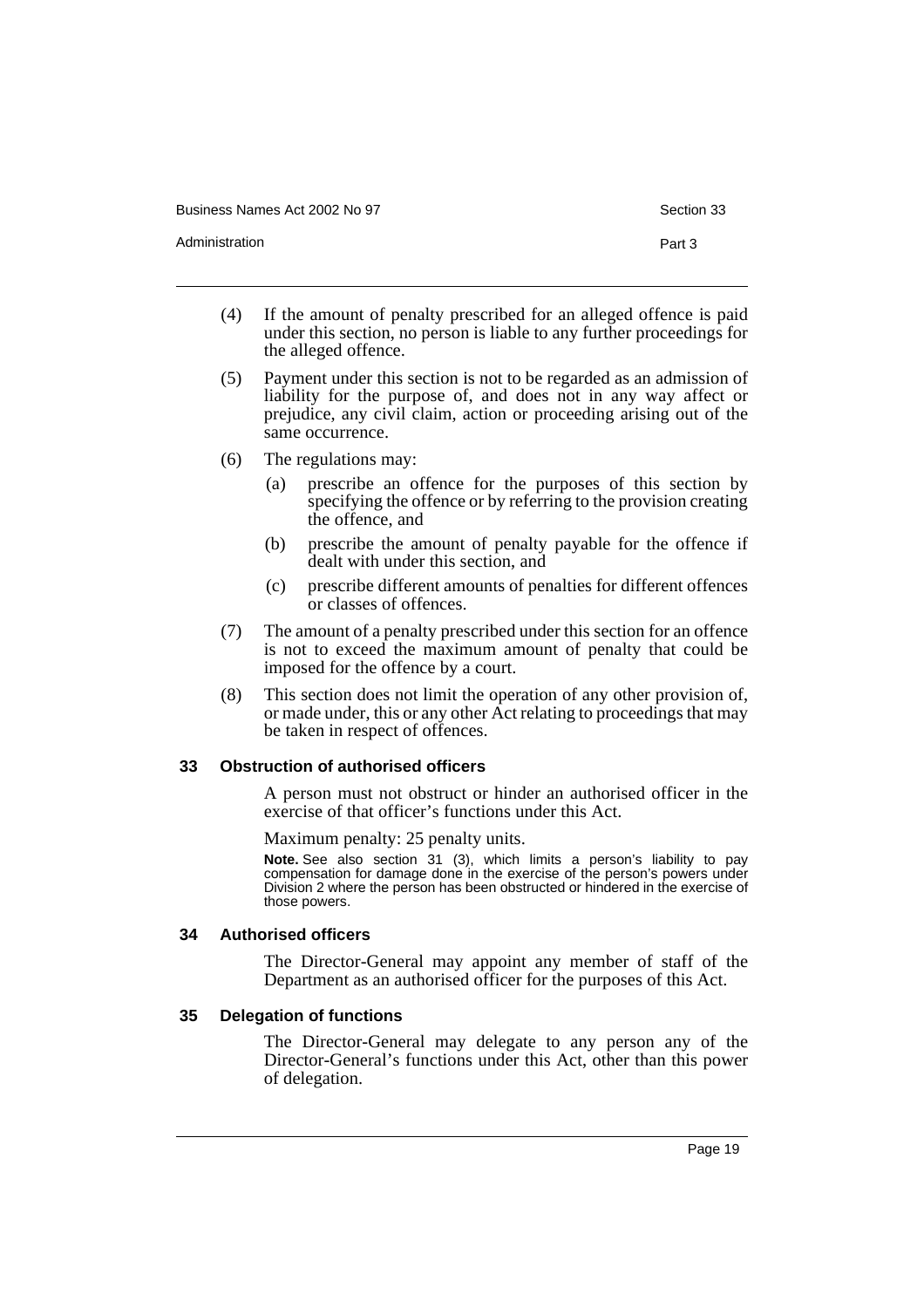#### Section 36 Business Names Act 2002 No 97

Part 3 Administration

# <span id="page-22-0"></span>**36 Exclusion of personal liability**

Anything done or omitted to be done:

- (a) by the Director-General, or a person acting under the direction of the Director-General, or
- (b) by an authorised officer,

does not subject the Director-General, person or authorised officer personally to any action, liability, claim or demand if the thing was done, or omitted to be done, in good faith for the purpose of executing this Act.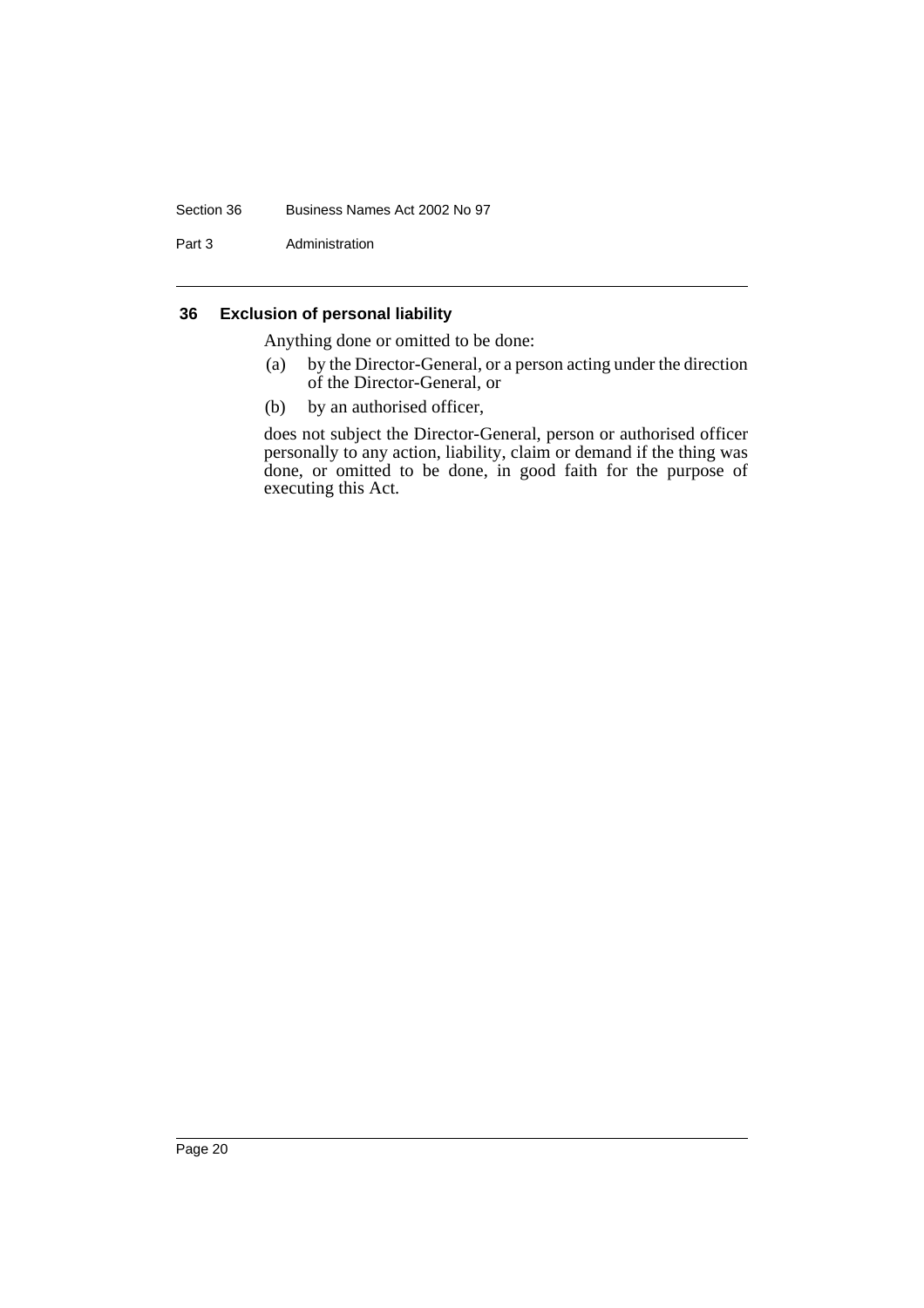Business Names Act 2002 No 97 Section 37

Miscellaneous Part 4

# <span id="page-23-0"></span>**Part 4 Miscellaneous**

# <span id="page-23-1"></span>**37 Offences by corporations**

- (1) If a corporation contravenes, whether by act or omission, any provision of this Act, each person who is a director of the corporation or who is concerned in the management of the corporation is taken to have contravened the same provision if the person knowingly authorised or permitted the contravention.
- (2) A person may be proceeded against and convicted under a provision pursuant to subsection (1) whether or not the corporation has been proceeded against or has been convicted under the provision.
- (3) Nothing in this section affects any liability imposed on a corporation for an offence committed by the corporation under this Act.

# <span id="page-23-2"></span>**38 Service of documents**

- (1) A document that is authorised or required by this Act or the regulations to be served on any person may be served:
	- (a) in the case of a natural person:
		- (i) by delivering it to the person personally, or
		- (ii) by sending it by post to the address specified by the person for the giving or service of documents or, if no such address is specified, the residential or business address of the person last known to the person giving or serving the document, or
		- (iii) by sending it by facsimile transmission to the facsimile number of the person, or
	- (b) in the case of a body corporate:
		- (i) by leaving it with a person apparently of or above the age of 16 years at, or by sending it by post to, the head office, a registered office or a principal office of the body corporate or to an address specified by the body corporate for the giving or service of documents, or
		- (ii) by sending it by facsimile transmission to the facsimile number of the body corporate.
- (2) In the case of a business name that is registered in relation to more than one person, service of such a document on any one of them is taken to be service on all of them.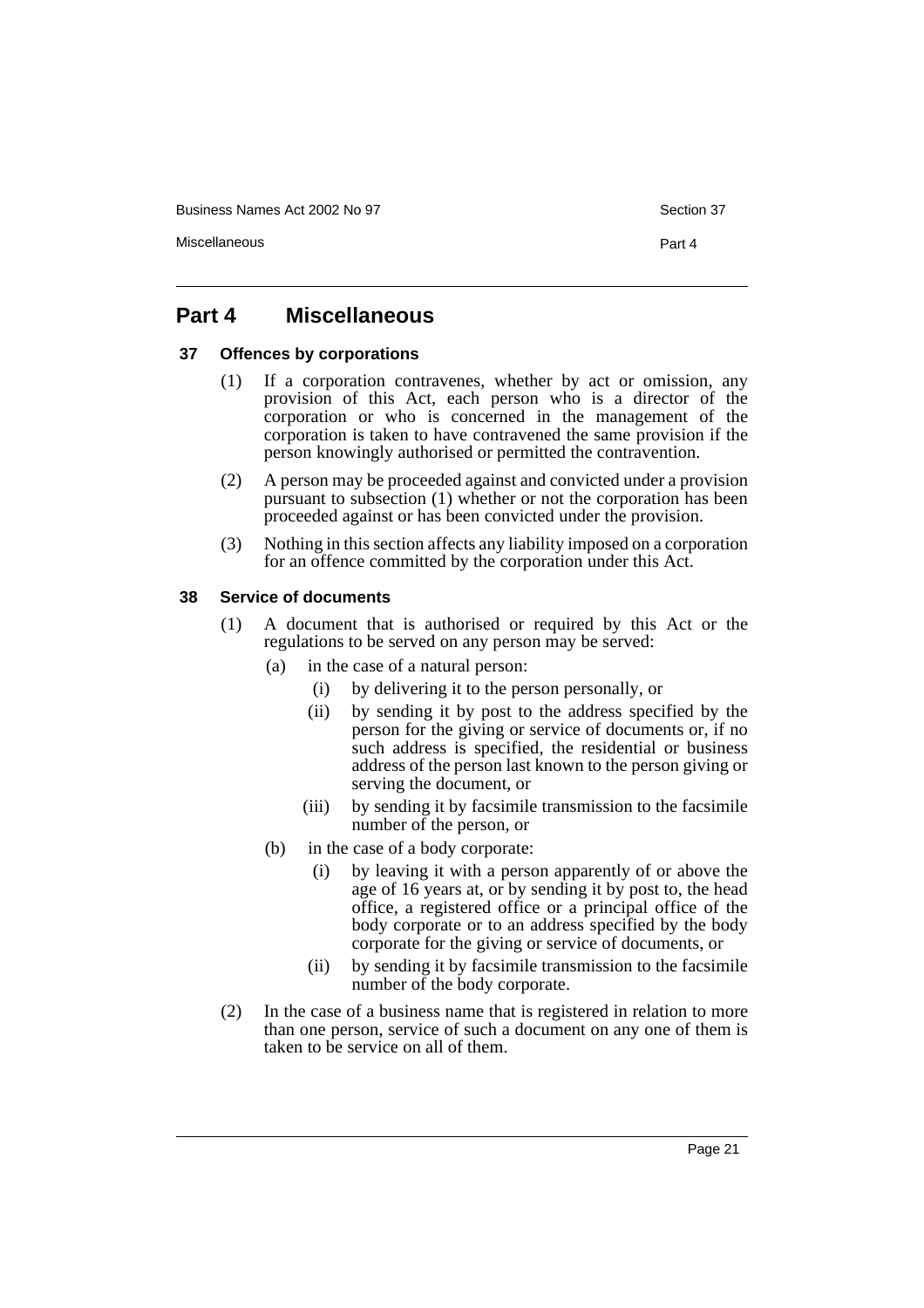#### Section 39 Business Names Act 2002 No 97

Part 4 Miscellaneous

(3) Nothing in this section affects the operation of any provision of a law or of the rules of a court authorising a document to be served on a person in any other manner.

#### <span id="page-24-0"></span>**39 Proceedings for offences may be taken up to 3 years later**

Proceedings for an offence against this Act may be taken at any time during the period of 3 years after the date on which it is alleged that the offence was committed.

#### <span id="page-24-1"></span>**40 Regulations**

The Governor may make regulations, not inconsistent with this Act, for or with respect to any matter that by this Act is required or permitted to be prescribed or that is necessary or convenient to be prescribed for carrying out or giving effect to this Act.

#### <span id="page-24-2"></span>**41 Repeal**

The *Business Names Act 1962* is repealed.

#### <span id="page-24-3"></span>**42 Amendment of other legislation**

Each Act and instrument referred to in Schedule 1 is amended as set out in that Schedule.

#### <span id="page-24-4"></span>**43 Savings, transitional and other provisions**

Schedule 2 has effect.

#### <span id="page-24-5"></span>**44 Review of Act**

- (1) The Minister is to review this Act to determine whether the policy objectives of the Act remain valid and whether the terms of the Act remain appropriate for securing those objectives.
- (2) The review is to be undertaken as soon as possible after the period of 5 years from the date of assent to this Act.
- (3) A report on the outcome of the review is to be tabled in each House of Parliament within 12 months after the end of the period of 5 years.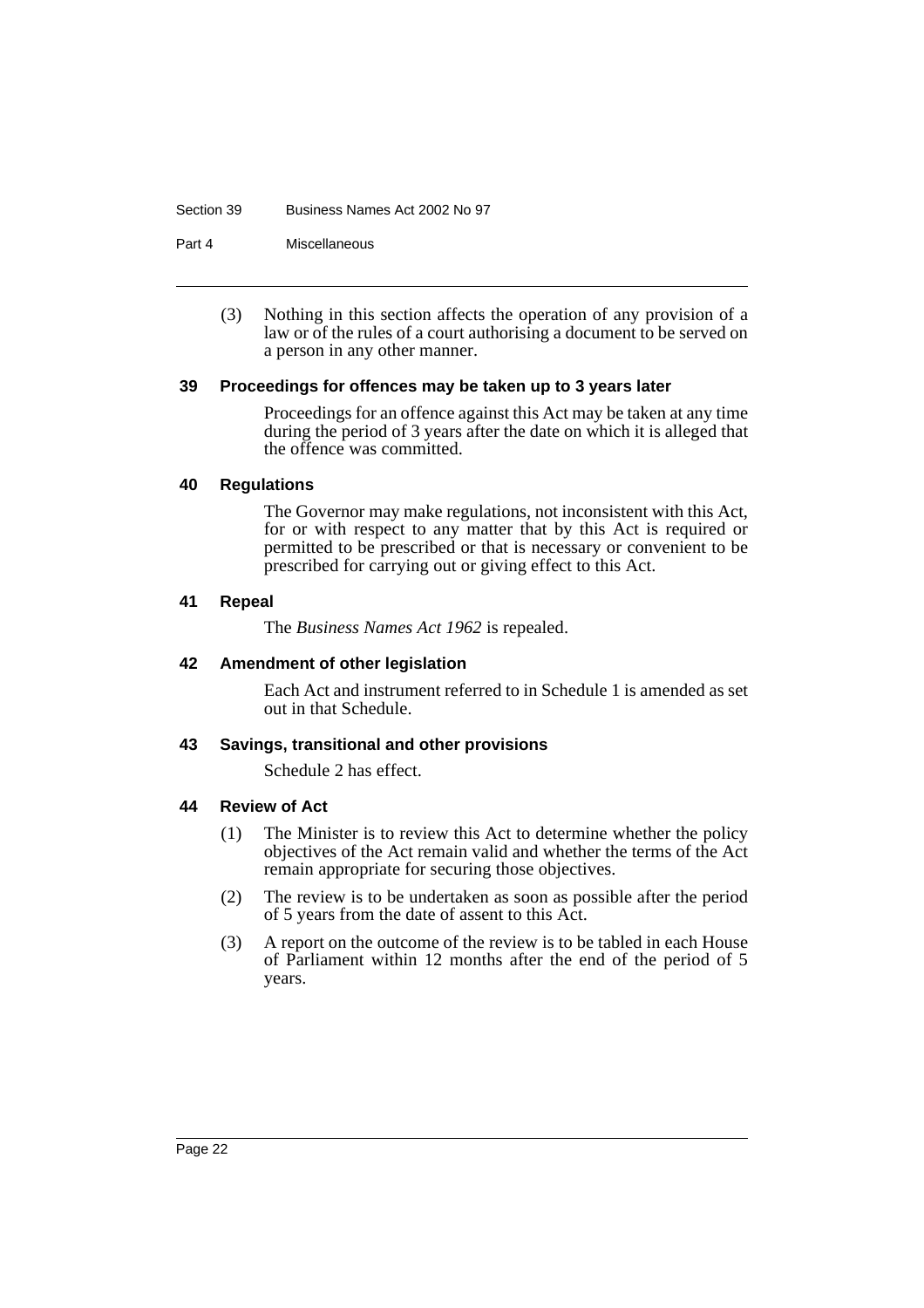Amendment of other legislation Schedule 1

# <span id="page-25-0"></span>**Schedule 1 Amendment of other legislation**

(Section 42)

# **1.1 Business Names Act 2002**

#### **[1] Section 6 Refusal of registration of certain business names**

Insert after section 6 (2):

(2A) A business name that includes the word "police" is not to be registered unless the use of that name is the subject of a consent granted under section 204B of the *Police Act 1990*.

#### **[2] Section 17 Cancellation of registration in relation to business name generally**

Insert after section 17 (1) (b):

, or

- (c) in the case of a business name that includes the word "police", if the Director-General receives notice that consent to the use of that name has been revoked under section 204B of the *Police Act 1990*.
- **1.2 Fines Act 1996 No 99**

# **Schedule 1 Statutory provisions under which penalty notices issued**

Omit "*Business Names Act 1962*, section 28A".

Insert instead "*Business Names Act 2002*, section 32".

# **1.3 Gaming Machines Act 2001 No 127**

#### **[1] Section 43 Prohibition on publishing gaming machine advertising**

Omit section 43 (7). Insert instead:

(7) This section prevails over the *Business Names Act 2002*.

#### **[2] Section 44 Prohibition on displaying gambling-related signs**

Omit section 44 (7). Insert instead:

(7) This section prevails over the *Business Names Act 2002*.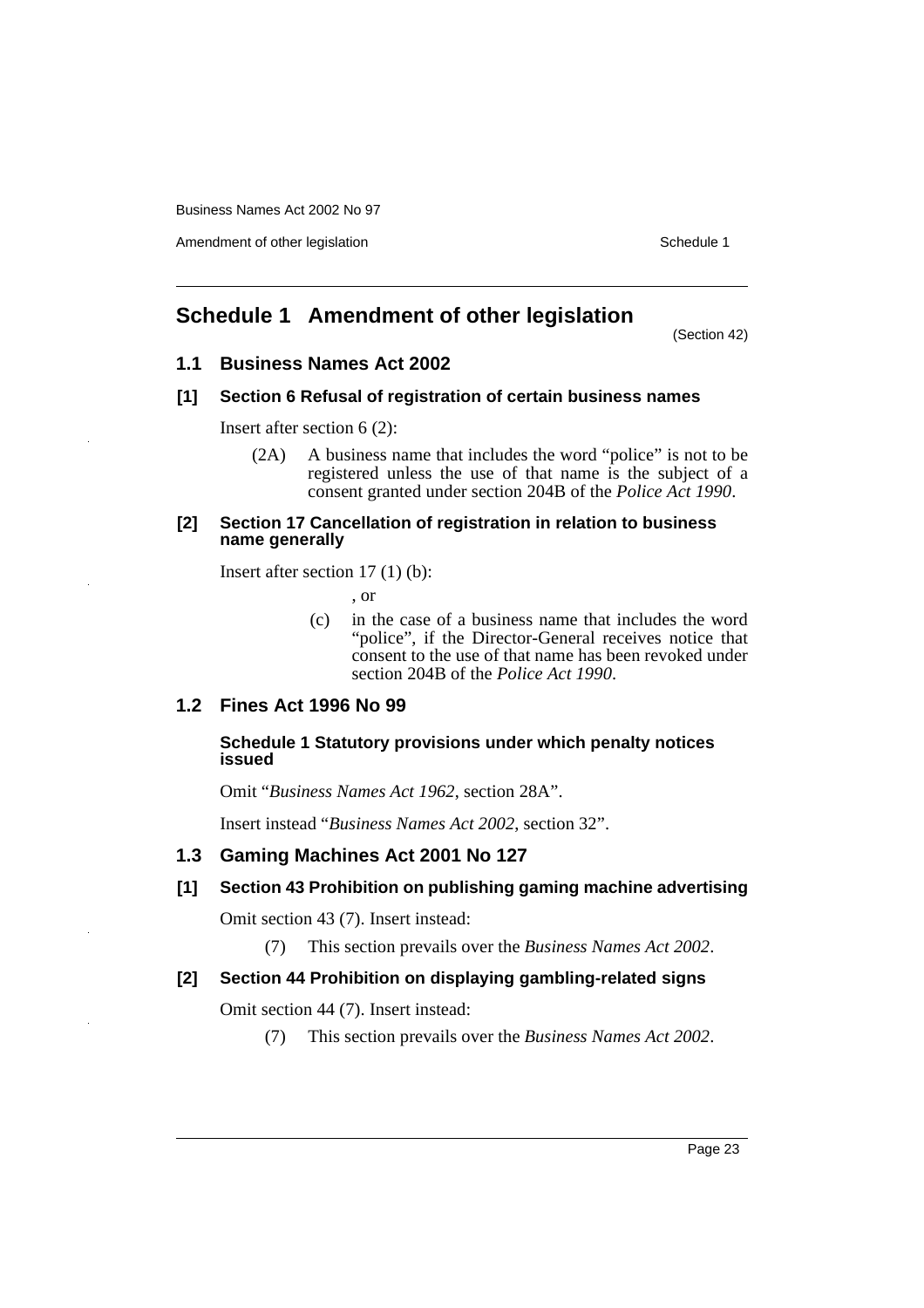Schedule 1 Amendment of other legislation

# **1.4 Home Building Act 1989 No 147**

#### **[1] Section 7 Form of contracts**

Omit "*Business Names Act 1962*" from section 7 (7). Insert instead "*Business Names Act 2002*".

## **[2] Section 16D Form of contracts for kit homes**

Omit "*Business Names Act 1962*" from section 16D (7). Insert instead "*Business Names Act 2002*".

#### **[3] Section 18 Representations, generally**

Omit "*Business Names Act 1962*" from section 18 (2). Insert instead "*Business Names Act 2002*".

# **[4] Section 18K Form of contracts**

Omit "*Business Names Act 1962*" from section 18K (7).

Insert instead "*Business Names Act 2002*".

## **[5] Section 18V Misrepresentations about building consultancy licences**

Omit "*Business Names Act 1962*" from section 18V (3).

Insert instead "*Business Names Act 2002*".

# **1.5 Licensing and Registration (Uniform Procedures) Act 2002 No 28**

**[1] Schedule 2 Registration to which Part 3 of Act applies**

Insert in alphabetical order of Acts and statutory rules:

# **Business Names Act 2002**

section 5 (1), registration of a business name

# **[2] Schedule 4 Amendment of other Acts and statutory rules** Omit Schedule 4.26.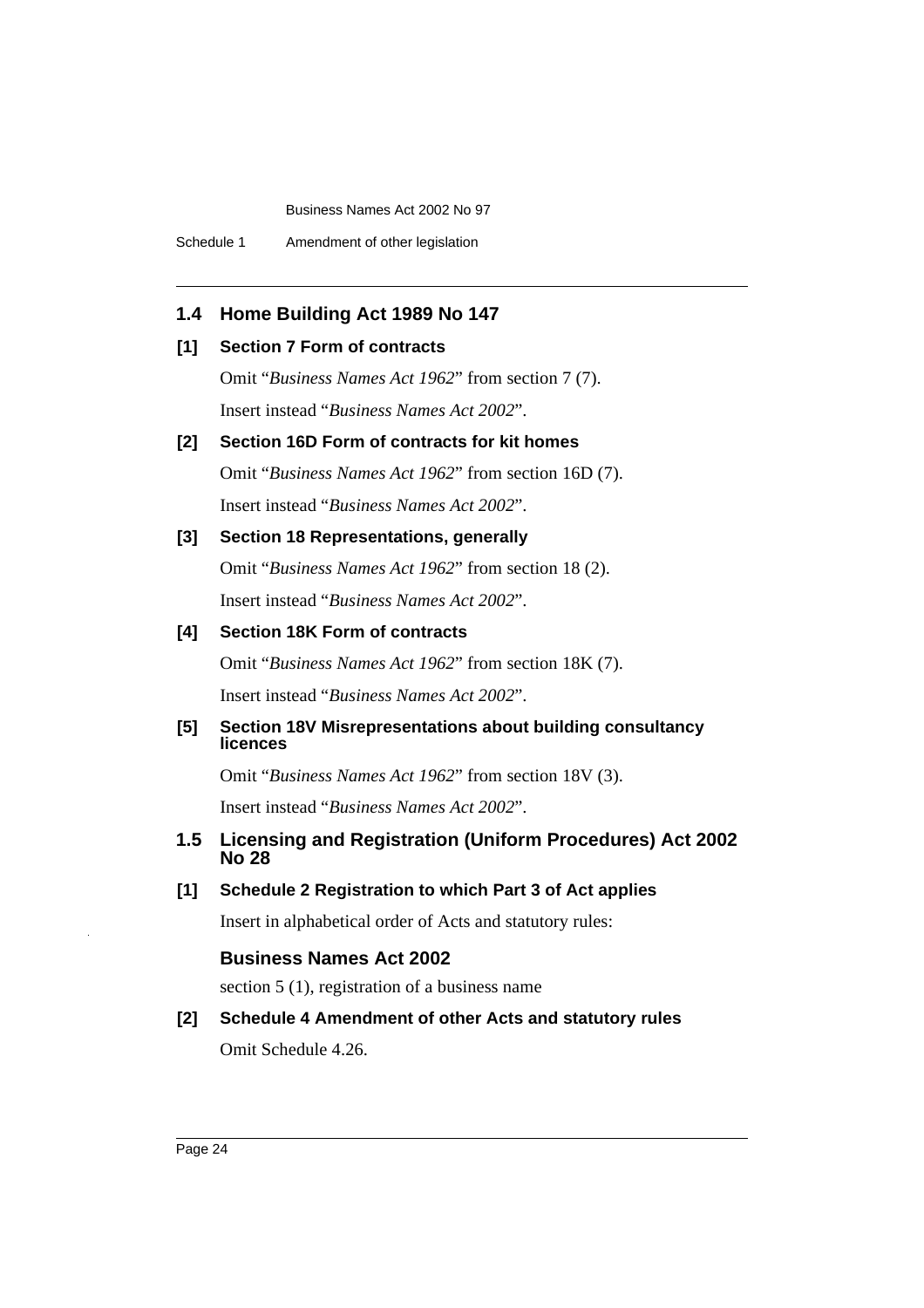Amendment of other legislation Schedule 1

# **1.6 Motor Dealers Act 1974 No 52**

#### **Section 15 Name under which holder of licence may operate**

Omit "*Business Names Act 1962*" from section 15 (1). Insert instead "*Business Names Act 2002*".

# **1.7 Motor Vehicle Repairs Act 1980 No 71**

## **Section 18B Name under which holder of licence may operate**

Omit "*Business Names Act 1962*" from section 18B (3). Insert instead "*Business Names Act 2002*".

# **1.8 Partnership Act 1892 No 12**

#### **[1] Section 49 Definitions**

Omit "*Business Names Act 1962*" from the definition of *Registrar*. Insert instead "*Business Names Act 2002*".

# **[2] Section 55 Registration of limited partnership**

Omit "*Business Names Act 1962*" from section 55 (2). Insert instead "*Business Names Act 2002*".

# **[3] Section 59 Business Names Act 2002 not to apply**

Omit "*Business Names Act 1962*".

Insert instead "*Business Names Act 2002*".

**1.9 Printing and Newspapers Act 1973 No 46**

# **[1] Section 3 Provisions in respect of certain printed documents**

Omit "*Business Names Act 1962*" from section 3 (1) (d). Insert instead "*Business Names Act 2002*".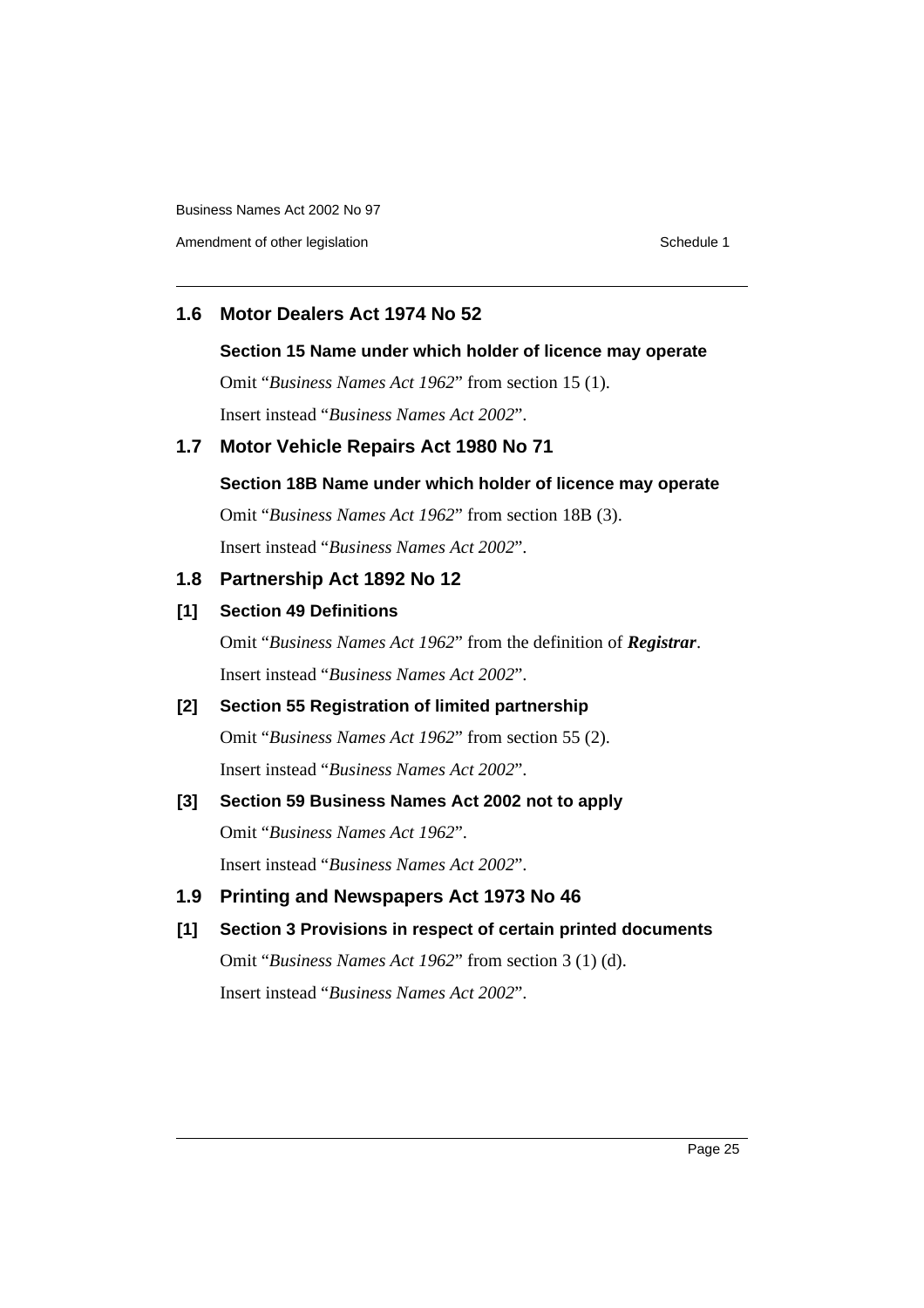Schedule 1 Amendment of other legislation

# **[2] Section 4 Provision in respect of printing and publishing newspapers**

Omit "*Business Names Act 1962*" from section 4 (1) (a).

Insert instead "*Business Names Act 2002*".

# **1.10 Property, Stock and Business Agents Act 1941 No 28**

# **Section 43A Business names**

Omit "*Business Names Act 1962*" from section 43A (6). Insert instead "*Business Names Act 2002*".

# **1.11 Property, Stock and Business Agents Act 2002 No 66**

#### **Section 30 Business names**

Omit "*Business Names Act 1962*" wherever occurring. Insert instead "*Business Names Act 2002*".

# **1.12 Travel Agents Act 1986 No 5**

# **[1] Section 12 Name under which licensee may operate**

Omit "*Business Names Act 1962*" from section 12 (1).

Insert instead "*Business Names Act 2002*".

# **[2] Section 35 Name to appear on documents**

Omit "section 20 of the *Business Names Act 1962*" from section 35 (3). Insert instead "section 24 of the *Business Names Act 2002*".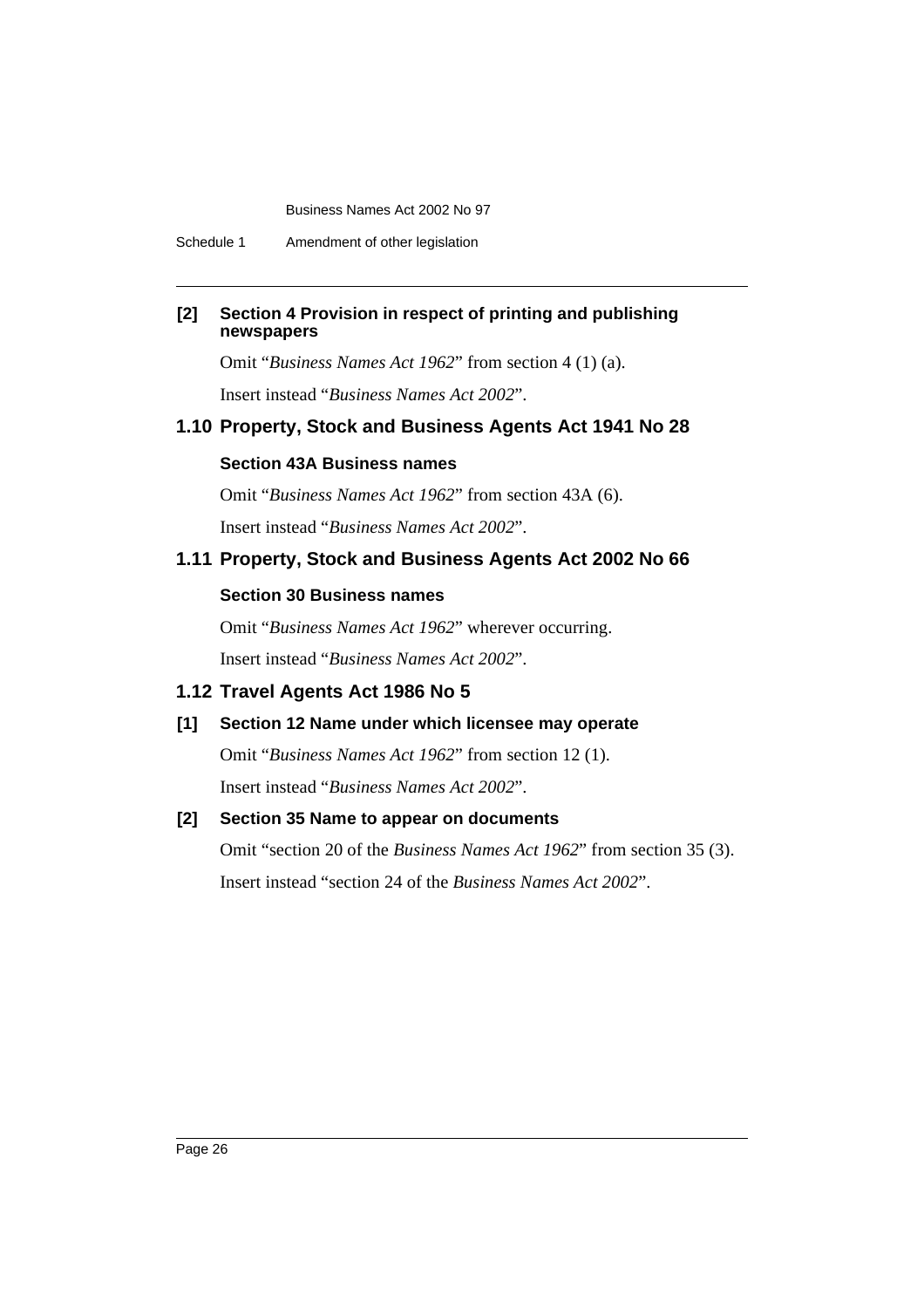Savings, transitional and other provisions Schedule 2 and Schedule 2 and Schedule 2

#### <span id="page-29-0"></span>**Schedule 2 Savings, transitional and other provisions** (Section 43)

# **Part 1 Preliminary**

#### **1 Regulations**

(1) The regulations may contain provisions of a savings or transitional nature consequent on the enactment of the following Acts:

this Act

- (2) Such a provision may, if the regulations so provide, take effect from the date of assent to the Act concerned or a later day.
- (3) To the extent to which such a provision takes effect from a date that is earlier than the date of its publication in the Gazette, the provision does not operate so as:
	- (a) to affect, in a manner prejudicial to any person (other than the State or an authority of the State), the rights of that person existing before the date of that publication, or
	- (b) to impose liabilities on any person (other than the State or an authority of the State) in respect of anything done or omitted to be done before the date of that publication.

# **Part 2 Provisions consequent on enactment of this Act**

#### **2 Definition**

In this Part:

*the 1962 Act* means the *Business Names Act 1962*.

# **3 Electronic applications for registration**

- (1) Despite Part 3 of the *Licensing and Registration (Uniform Procedures) Act 2002* (as applied by section 5 of this Act), an application referred to in section 41 of that Act may not be made by means of electronic communication.
- (2) Subclause (1) does not limit the effect of the *Electronic Transactions Act 2000*.
- (3) This clause ceases to have effect on a day to be appointed by proclamation.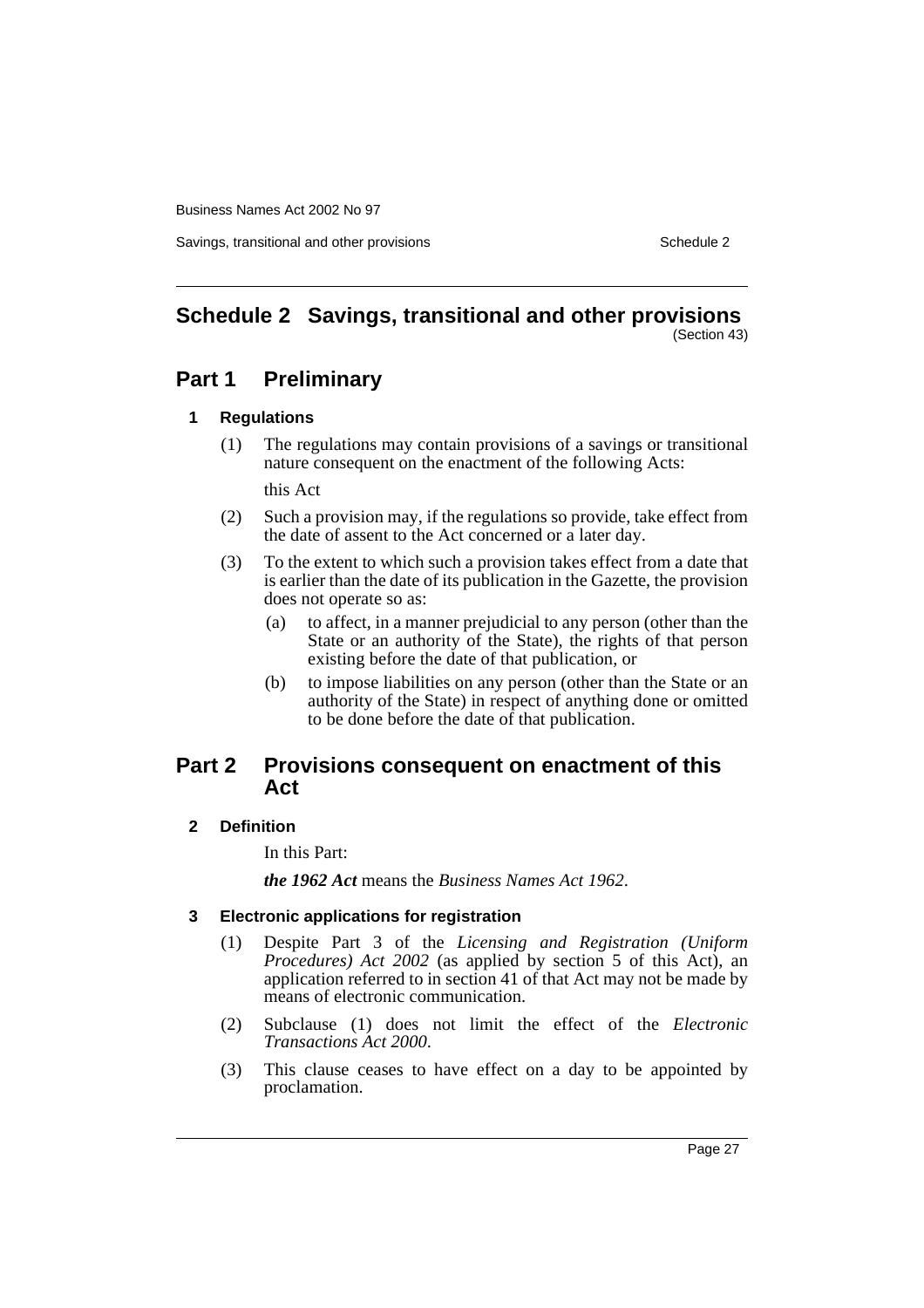Schedule 2 Savings, transitional and other provisions

#### **4 Registration of business names**

Any business name that, immediately before the commencement of this clause, was registered under the 1962 Act is taken to have been registered under this Act, and its registration continues in force for the residue of the period for which it would have continued in force under the 1962 Act if this Act had not been enacted.

#### **5 Notification of changes**

Any notification given under section 12 of the 1962 Act before the commencement of this clause is taken to have been given under the corresponding provision of Division 2 of Part 2 of this Act.

#### **6 Registration of similar business names**

Section 9 (3) extends to a notice given under section 7A of the 1962 Act.

#### **7 Requirements as to information**

Any requirement under section 13 of the 1962 Act that was made before the commencement of this clause is taken to be a requirement under section 28 of this Act.

#### **8 Stay of proceedings**

Any stay of proceedings that was in force under section 14 (1) of the 1962 Act immediately before the commencement of this clause is taken to be an order for the adjournment of proceedings under section 23 (2) (a) of this Act.

#### **9 Certificates of registration**

Any certificate issued under section 23 of the 1962 Act is taken to be a certificate issued under section 26 of this Act.

#### **10 Evidentiary matters**

Section 27 of this Act extends to matters arising before the commencement of this clause.

#### **11 Delegations**

Any delegation that, immediately before the commencement of this clause, was in force under section 31A of the 1962 Act is taken to be a delegation under section 35 of this Act.